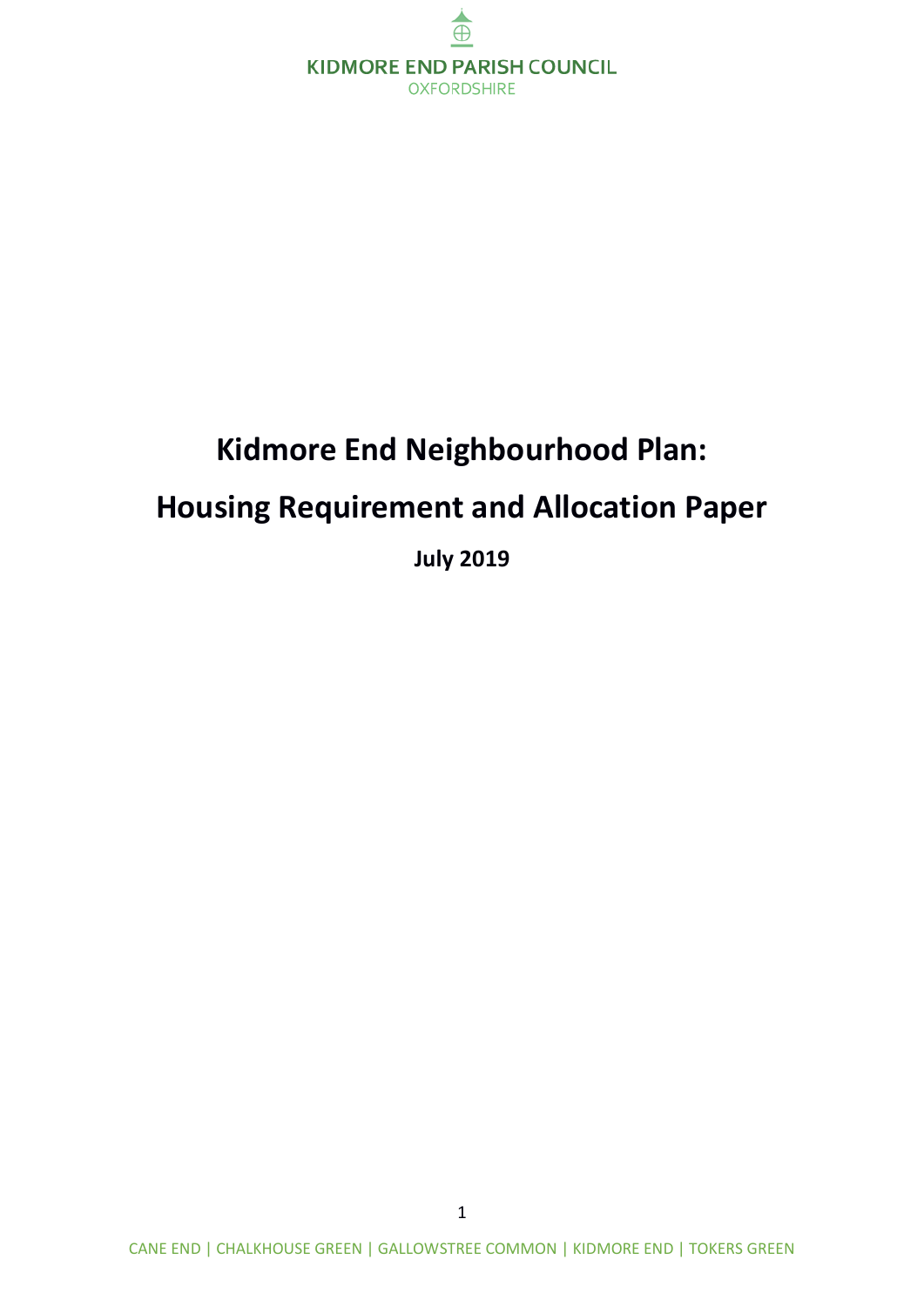### $\triangleq$ **KIDMORE END PARISH COUNCIL OXFORDSHIRE**

#### <span id="page-1-0"></span>**Contents**

| 1. |                                                                              |    |
|----|------------------------------------------------------------------------------|----|
| 2. |                                                                              |    |
| 3. |                                                                              |    |
|    |                                                                              |    |
|    |                                                                              |    |
| 4. |                                                                              |    |
| 5. |                                                                              |    |
|    |                                                                              |    |
|    |                                                                              |    |
| 6. | Kidmore End Neighbourhood Plan, Site Options and Assessment Report 10        |    |
|    |                                                                              |    |
|    |                                                                              |    |
| 7. | Issues raised from and during the writing of the AECOM reports - May 2018 12 |    |
| 8. |                                                                              |    |
|    |                                                                              |    |
|    |                                                                              |    |
|    |                                                                              |    |
|    |                                                                              |    |
|    |                                                                              |    |
|    |                                                                              | 15 |
|    |                                                                              |    |
|    |                                                                              |    |
| 9. |                                                                              |    |
|    |                                                                              |    |
|    |                                                                              |    |
|    |                                                                              |    |
|    |                                                                              |    |
|    |                                                                              |    |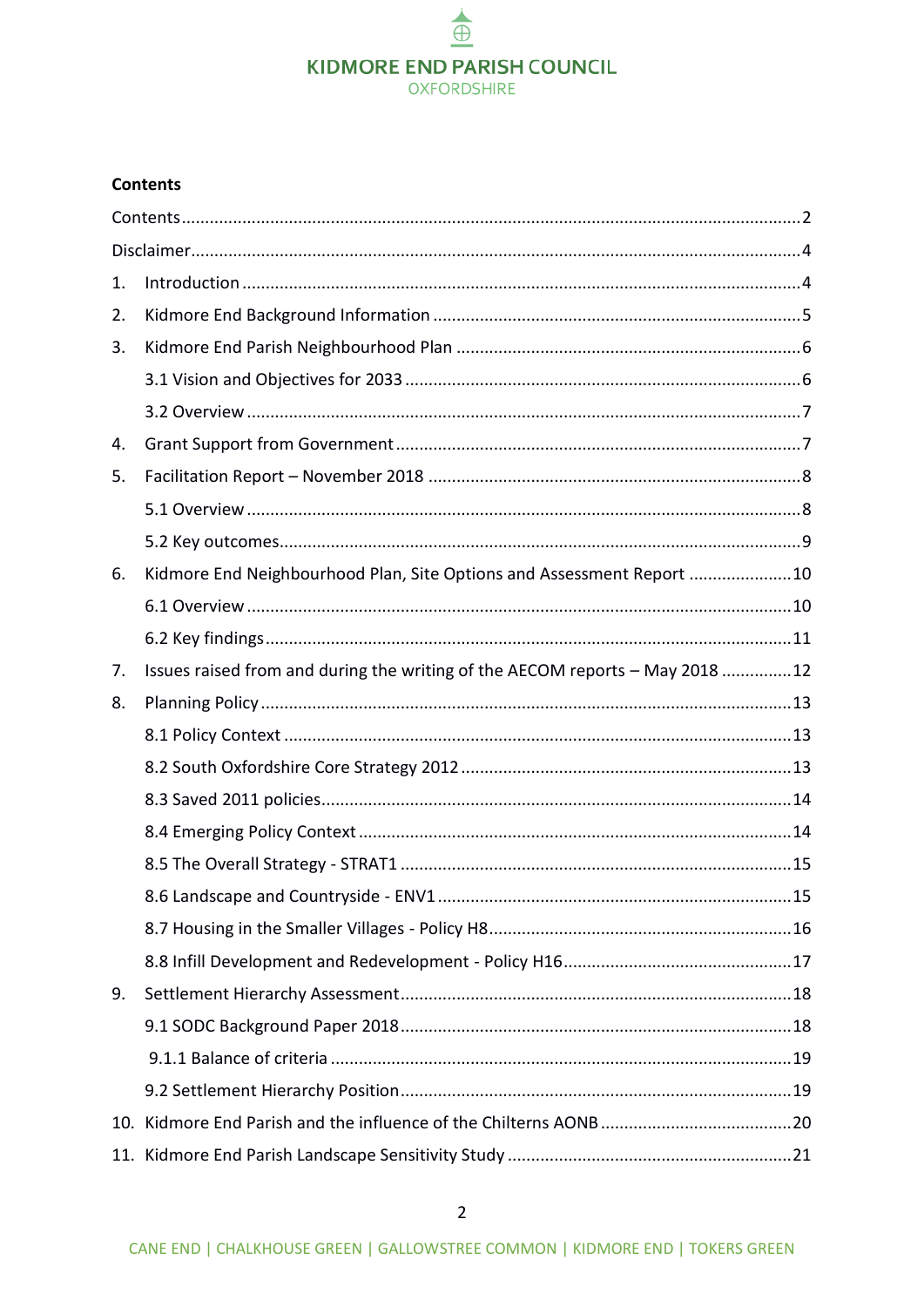### **KIDMORE END PARISH COUNCIL**

 $\triangleq$ 

#### **OXFORDSHIRE**

| 14.6 South Oxfordshire Housing and Economic Land Availability Assessment (SHELAA) - |  |
|-------------------------------------------------------------------------------------|--|
|                                                                                     |  |
|                                                                                     |  |
|                                                                                     |  |
|                                                                                     |  |
|                                                                                     |  |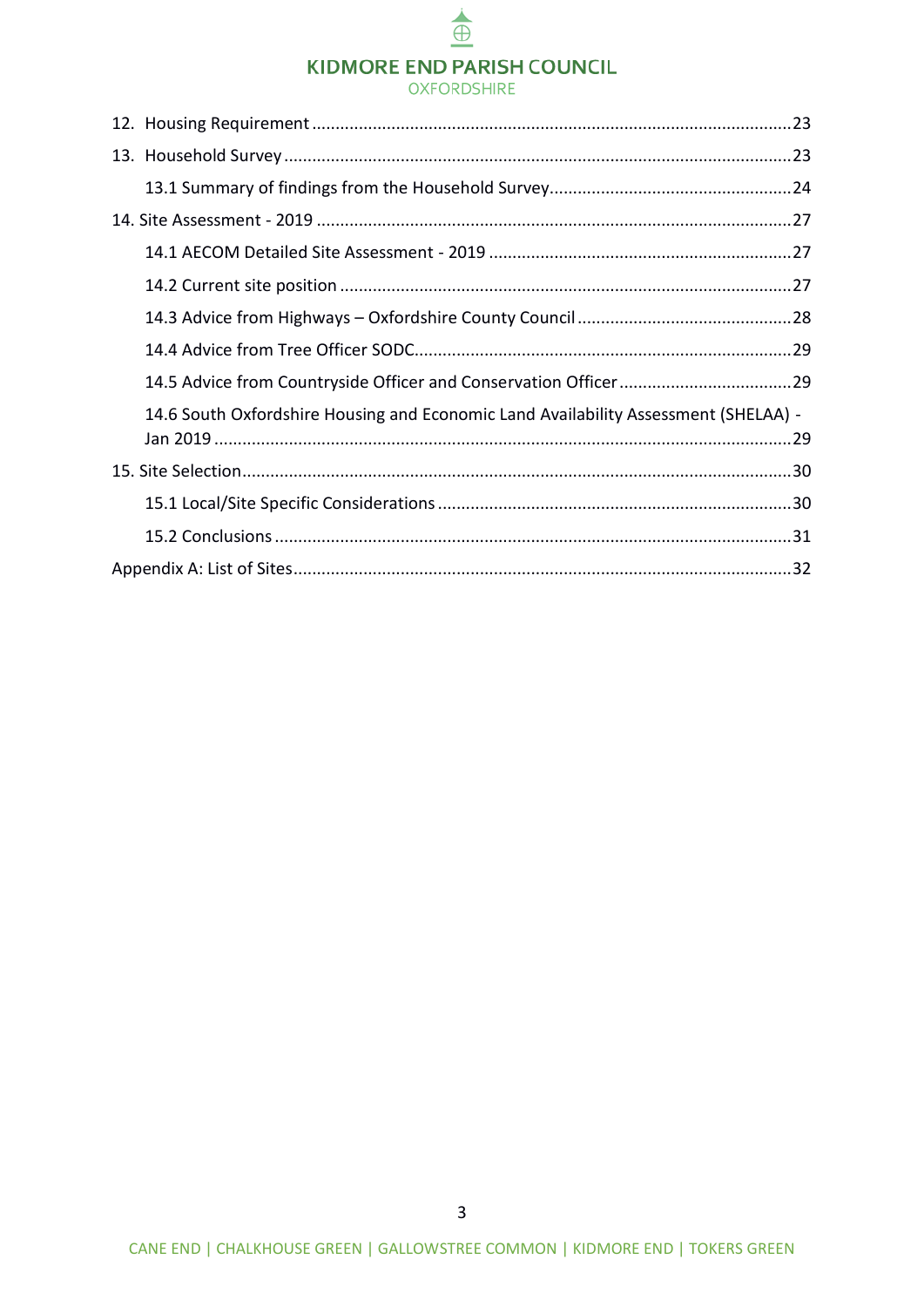#### <span id="page-3-0"></span>**Disclaimer**

This document is intended to aid the preparation of the Kidmore End Neighbourhood Plan and to support the writing of corresponding Neighbourhood Plan policies. It is intended to provide an insight into the Call for Sites Process to date.

This document is a non-exhaustive summary based on information, guidance and data reasonably available at the time of writing. As such, some or all of it may be superseded or become obsolete at a later date. Please note that in the absence of a categorical Local Plan to follow or supplement, certain assumptions have necessarily been made about likely SODC Policy in consultation with and under advice from SODC and AECOM. At present, SODC is reviewing the existing draft version of their Emerging Local Plan which has not yet been formally adopted and remains subject to change.

#### <span id="page-3-1"></span>**1. Introduction**

In September 2017 the Kidmore End Neighbourhood Plan Steering Group (also referred to as the Steering Group or KENPSG) met for the first time, tasked by the residents of Kidmore End Parish and the Parish Council to develop the Kidmore End Neighbourhood Plan (KENP).

This paper provides an overview of the work carried out by the Steering Group to the time of publication, including summaries of the AECOM Site Options and Assessment Report, the Facilitation Report, the results of the Household Survey conducted within the parish, and other evidence-based information. It details how they have collectively informed the site allocation process for residential development in the Neighbourhood Plan (also referred to as Neighbourhood Development Plan or NDP). It aims to show the robust and evidencebased process undertaken by the Steering Group in coming to a recommendation that the Kidmore End Neighbourhood Plan includes the allocation of a site and the rationale behind site selection. The paper shows the steps and actions taken since the AECOM Site Options and Assessment Report was produced which have further informed the recommendation. The Steering Group has faced many challenges since starting their work, including numerous Local and National Policy changes (see below).

- Publication of the new National Planning Policy Framework (NPPF) in July 2018, revised February 2019
- Changes in the South Oxfordshire District Council (SODC) emerging/draft Local Plan, including the changes in strategic sites within the plan
- Oxfordshire Growth Deal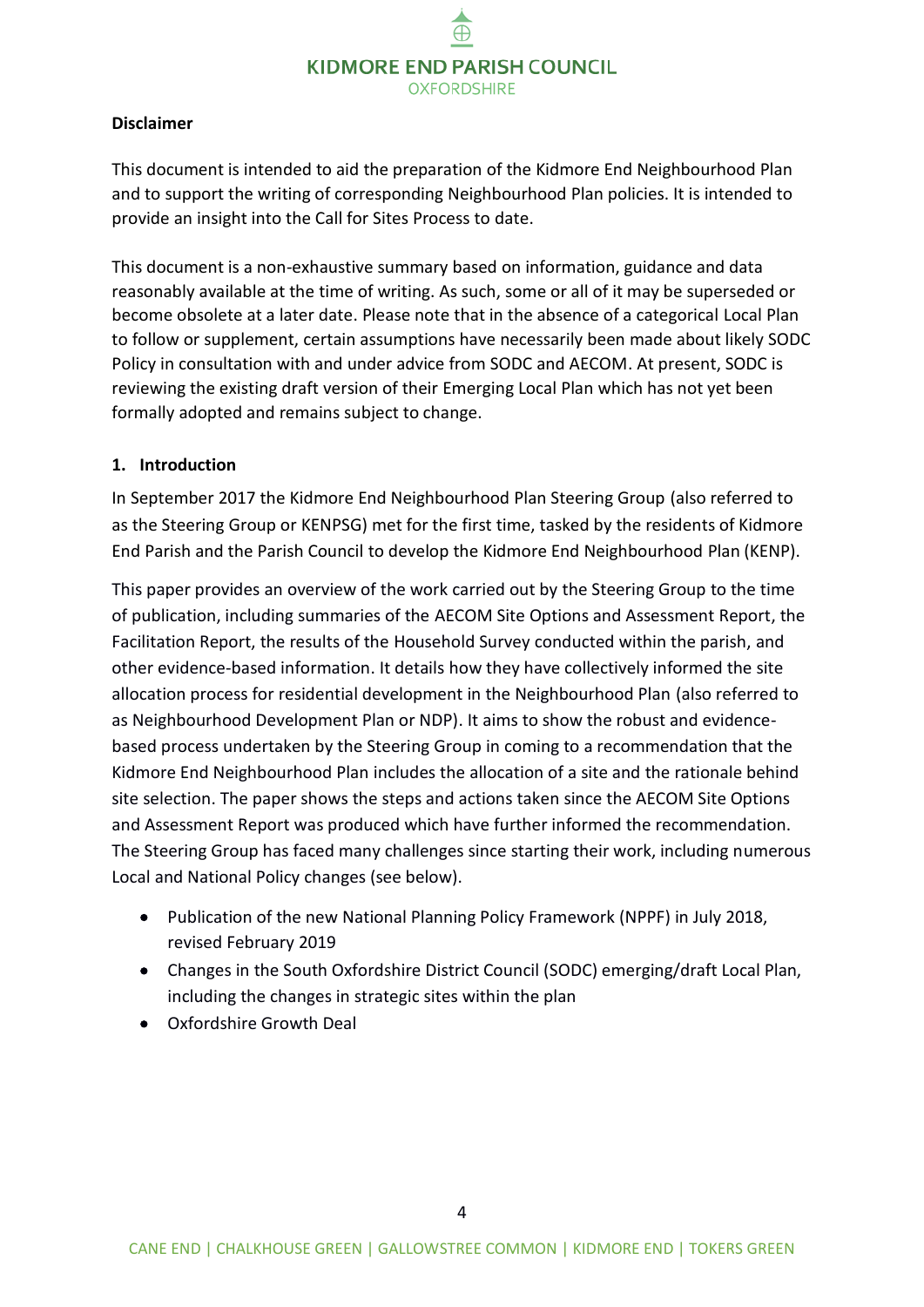#### <span id="page-4-0"></span>**2. Kidmore End Background Information**

The Parish of Kidmore End covers 10sq.km and is located in South Oxfordshire. The parish comprises of 5 distinctly separate villages: Kidmore End; Gallowstree Common; Chalkhouse Green; Tokers Green and Cane End. The villages are separated by farmland and woodland and linked by many narrow roads and lanes. The vast majority of the parish sits in the Area of Outstanding Natural Beauty (AONB). Despite its close proximity to the major conurbation of Reading, the landscape is predominately rural and agricultural. Well managed beech woodlands are found throughout the parish, with an abundance of wildlife. There are green spaces, open views, quiet lanes and numerous footpaths. Kidmore End parish is primarily residential and agricultural with no industrial areas. The 2011 census shows a total population of some 1340 people in the parish of which some 800 were of working age. The whole parish consists of some 500 households in total of which the vast majority (390) are living in detached houses. Proximity to Reading makes the parish a desirable area to live with concomitant relatively expensive housing stock. The vast majority (450 out of 500) of homes in the parish are owner occupied.

Since 2011 there has been steady growth in the parish, however this has varied within settlements as shown in Table 1 and Figure 1.

| <b>Village</b>                    | Year | 2011 | 2012 | 2013         | 2014 | 2015 | 2016 | 2017           | 2018           | Total<br><b>Additions</b><br>by Village         | Current<br><b>Households</b><br>by Village* | <b>Additions as</b><br>% of 2011<br><b>Census</b> |
|-----------------------------------|------|------|------|--------------|------|------|------|----------------|----------------|-------------------------------------------------|---------------------------------------------|---------------------------------------------------|
| <b>Cane End</b>                   |      | 0    |      | 0            | 0    | 0    |      | $\mathbf{0}$   |                | 11                                              | 37                                          | 42.5%                                             |
| <b>Chalkhouse Green</b>           |      | 0    | 0    | $\mathbf{0}$ | 0    | 0    | 0    | 0              | 0              | 0                                               | 69                                          | 0.0%                                              |
| <b>Gallowstree Common</b>         |      | 0    | 0    | 6            | 0    |      |      |                | $\overline{2}$ | 13                                              | 137                                         | 10.5%                                             |
| Kidmore End                       |      | 0    | 0    | 0            | 0    | 0    | 0    | 0              | $1^{\circ}$    |                                                 | 159                                         | 0.6%                                              |
| Tokers Green                      |      | 0    | 0    | 0            | 0    |      | 0    | 1              | 0              | 6                                               | 134                                         | 4.7%                                              |
| <b>KE Parish Annual Total</b>     |      | 0    |      | 6            | 0    | 8    | 4    | $\overline{2}$ | 10             | 31                                              | 535                                         | 6.15%                                             |
| <b>KE Parish Cumulative Total</b> |      | 0    |      |              |      | 15   | 19   | 21             | 31             | Planning approved but development not completed |                                             |                                                   |

*Table 1: Growth in Kidmore End Parish 2011 - 2018*

The table and graph (Table 1 and Figure 1) demonstrate that there has been organic growth in the parish since 2011, with six affordable units being built in Gallowstree Common in 2014. It also shows that there has been very little growth in the village of Kidmore End with planning permission being granted for one house. Since this graph was completed further planning permission has been granted for housing in Gallowstree Common and Tokers Green. There have also been planning application refusals by SODC in both these villages. Recently in Tokers Green, an appeal decision was dismissed. Similarly, a site within the open countryside of the Parish on the edge of Reading was recently refused permission for housing by SODC.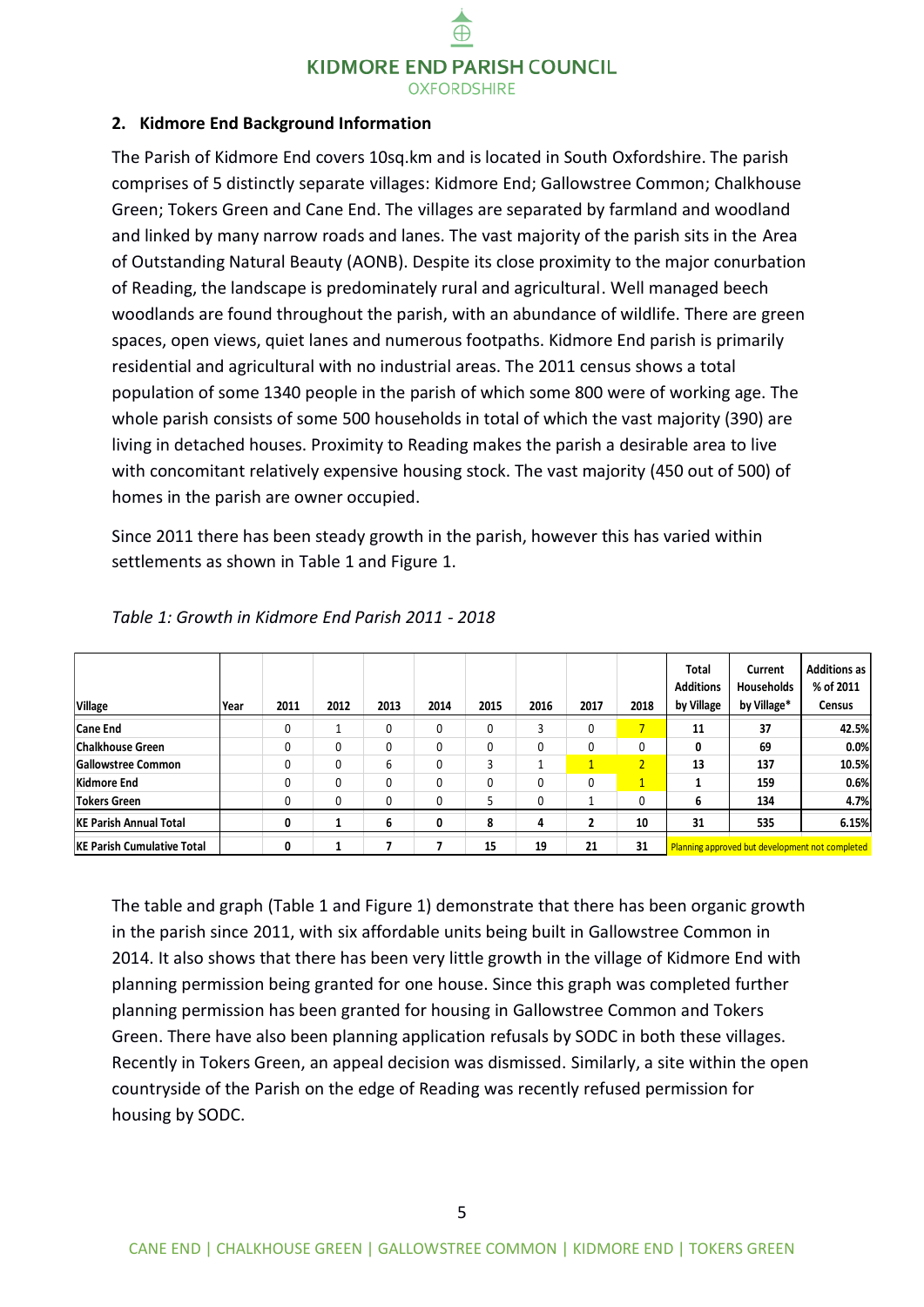### **KIDMORE END PARISH COUNCIL**

Æ

**OXFORDSHIRE** 



*Figure 1: Growth in Kidmore End Parish 2011 - 2018*

#### <span id="page-5-0"></span>**3. Kidmore End Parish Neighbourhood Plan**

#### <span id="page-5-1"></span>**3.1 Vision and Objectives for 2033**

The vision and objectives below were written following the completion of the Kidmore End Parish Household Survey. The objectives which follow may change as the plan moves forward and as further relevant information becomes available. The objectives are informed by the vision and in turn will inform the KENP policies from a community perspective.

Kidmore End's Parish Vision for 2033 is as follows:

*"Preserve the rural character and retain the open spaces in and around the Parish through appropriate housing development and by being geographically separate from nearby larger settlements, supporting and enhancing the Chilterns AONB, engaging with our Parish communities and prioritising road safety"*

| <b>Objective 1</b>                                                                                                                                                                                                                                                                                                                                                                       | <b>Objective 2</b>                                                                                                                                                                                                                              |
|------------------------------------------------------------------------------------------------------------------------------------------------------------------------------------------------------------------------------------------------------------------------------------------------------------------------------------------------------------------------------------------|-------------------------------------------------------------------------------------------------------------------------------------------------------------------------------------------------------------------------------------------------|
| Housing development                                                                                                                                                                                                                                                                                                                                                                      | Open spaces                                                                                                                                                                                                                                     |
| Enable suitable residential development that meets<br>the needs of our Parish and achieves any housing<br>target/allocation of the emerging South Oxfordshire<br>Plan 2034, recognising and reflecting the distinct<br>character of each of our villages and hamlets,<br>enriching our communities with new residents to our<br>Parish as well as facilitating those who wish to remain. | Protect, maintain and where possible enhance<br>existing open space between, within and around our<br>villages and hamlets, with particular emphasis on<br>retaining space between our parish and nearby larger<br>urban/suburban developments. |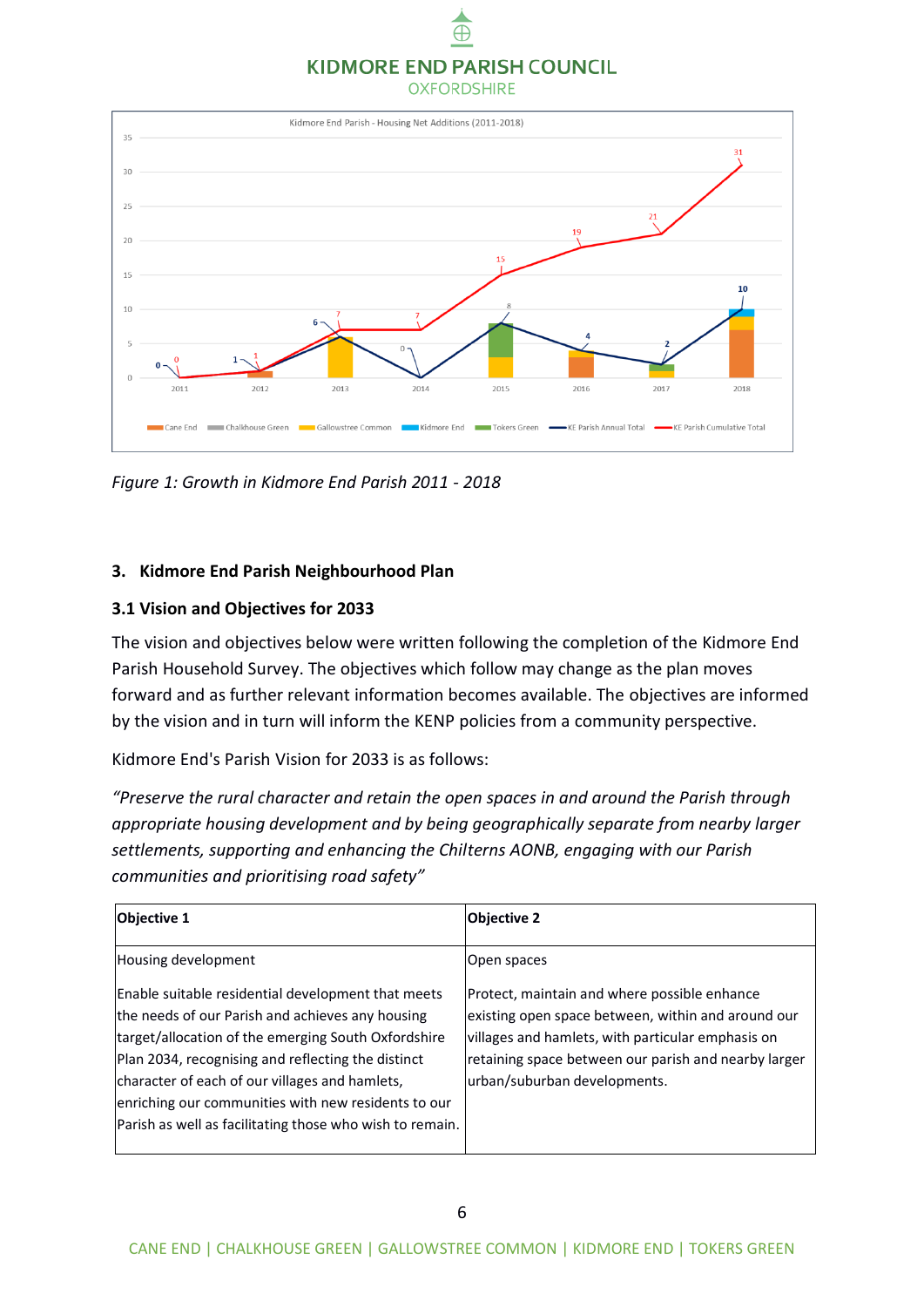### KIDMORE END PARISH COUNCIL

**OXFORDSHIRE** 

| <b>Objective 3</b>                                                                                                                                                                                                                                                                                                                           | <b>Objective 4</b>                                                                                                                                                                                                                                                                                                                         |
|----------------------------------------------------------------------------------------------------------------------------------------------------------------------------------------------------------------------------------------------------------------------------------------------------------------------------------------------|--------------------------------------------------------------------------------------------------------------------------------------------------------------------------------------------------------------------------------------------------------------------------------------------------------------------------------------------|
| Supporting & enhancing Chilterns AONB - Area of<br><b>Outstanding Natural Beauty</b><br>Conserve and enhance the historical and<br>environmental importance of AONB- designated land<br>within our Parish and the worth of similar adjacent<br>valued landscapes.                                                                            | <b>Community Spirit</b><br>Engage with the Parish's communities at all stages in<br>the development and implementation of the NDP to<br>ensure the Plan meets their different needs and<br>expectations, thus maintaining a strong sense of<br>community. This is not a land use Objective and as<br>such is an intrinsic part of our NDP. |
| <b>Objective 5</b>                                                                                                                                                                                                                                                                                                                           |                                                                                                                                                                                                                                                                                                                                            |
| Prioritising road safety project<br>Uphold the current network of roads, lanes and<br>footpaths, which reflect the rural nature of our Parish<br>for all users (by car, bike, horse or foot) and promote<br>road safety, appropriate traffic quantity, size and<br>speed, road maintenance and considerate parking on<br>narrow lanes/roads. |                                                                                                                                                                                                                                                                                                                                            |

#### <span id="page-6-0"></span>**3.2 Overview**

The Kidmore End Neighbourhood Plan was always going to be complex due to: -

- There being five separate villages
- The boundary with Reading and SODC
- Parish mostly within the AONB
- SODC moving from Core Strategy to Emerging/draft Local Plan in this time frame
- Oxfordshire Growth Deal
- Speculative Development/Unplanned Growth

The Steering Group hopes to show in this paper how it has coped and moved forward with all the challenges and emerged with a sustainable and robust plan.

#### <span id="page-6-1"></span>**4. Grant Support from Government**

Locality is a Government Support Service for numerous activities including the process of Neighbourhood Planning. Groups have the opportunity to apply for technical packages of support and grant funding. The Steering Group applied to Locality for a technical package for the site assessment process to enlist the support of an independent planner from AECOM with expertise in site assessment. The Steering Group appointed a Call for Sites subgroup to work with the AECOM consultant on the site options and assessment part of the plan and to feed back to the main group at its regular meetings. The Call for Sites sub-group has three members from the Steering Group, and they liaised with the AECOM consultant, to provide local knowledge and some professional knowledge (specifically landscape),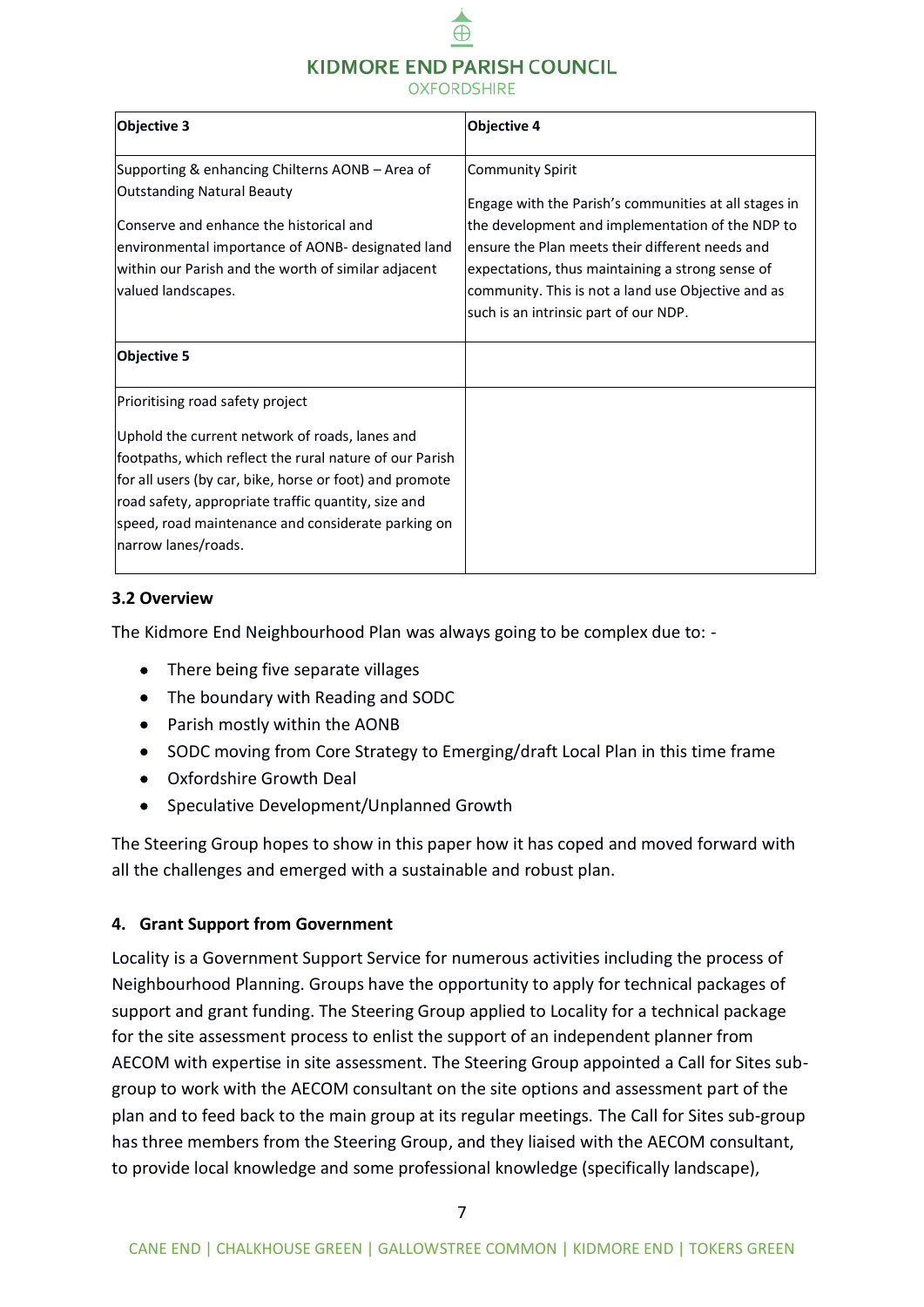resulting in AECOM producing the Site Options and Assessment Report dated November 2018. During the site assessment process, a Facilitation Meeting with SODC was suggested by the AECOM consultant to better apply the South Oxfordshire's Emerging Local Plan to this Neighbourhood Plan given its complexity and prior information given to the Steering Group by SODC. The product of the meeting is the Facilitation Report dated November 2018.

#### <span id="page-7-0"></span>**5. Facilitation Report – November 2018**

#### <span id="page-7-1"></span>**5.1 Overview**

-

As stated by AECOM this Site Option and Assessment has been among the most complex that they have delivered to date through its Locality Neighbourhood Planning support contract, largely as a result of the spatial complexity of the parish and, related to this, additional information required from South Oxfordshire District Council.

For this reason, it was determined that in order for this Site Option and Assessment Report to be completed, a separate Facilitation Package was needed from Locality, whereby SODC were invited to clarify further to Kidmore End Parish Council their thinking and views on the specific complexities and issues of the Parish that have been noted in this report. Additionally, SODC were asked to clarify the housing target based on the October 2011 version of the Emerging Local Plan.

Prior to the Facilitation process KENPSG had been advised that the housing target for the Parish was based on Kidmore End Village being the highest ranked settlement in the Parish as a Smaller Village. The October 2017 version of the SODC Emerging Local Plan stated that Smaller Villages had a housing growth target of 5-10% of the number of dwellings based on the 2011 Census. It was therefore deemed that Kidmore End Village had a growth target for the plan period (at that time 2011-2033) of 6-13 houses based on 132 dwellings in the village. The Call for Sites process<sup>1</sup> had been initiated on this basis.

As the Site Assessment progressed, it became clear that the Parish Council would benefit from a greater understanding of how the Neighbourhood Plan and its Site Assessment should fit with the adopted and emerging SODC Development Plans. As such, it was recommended by AECOM, with the agreement of Locality and the Ministry for Housing, Communities and Local Government (MHCLG), that it would benefit KENPSG if additional support were made available to facilitate discussions between the Parish Council and SODC before continuing with the Site Assessment. This would help to ensure that the Neighbourhood Planning site selection process was robust and transparent and would meet the Basic Conditions of Neighbourhood Planning, as well as any potential challenges by developers, site promoters and/or other interested parties.

 $1$  The Call for Sites process provides the opportunity for landowners to suggest potential sites for future development.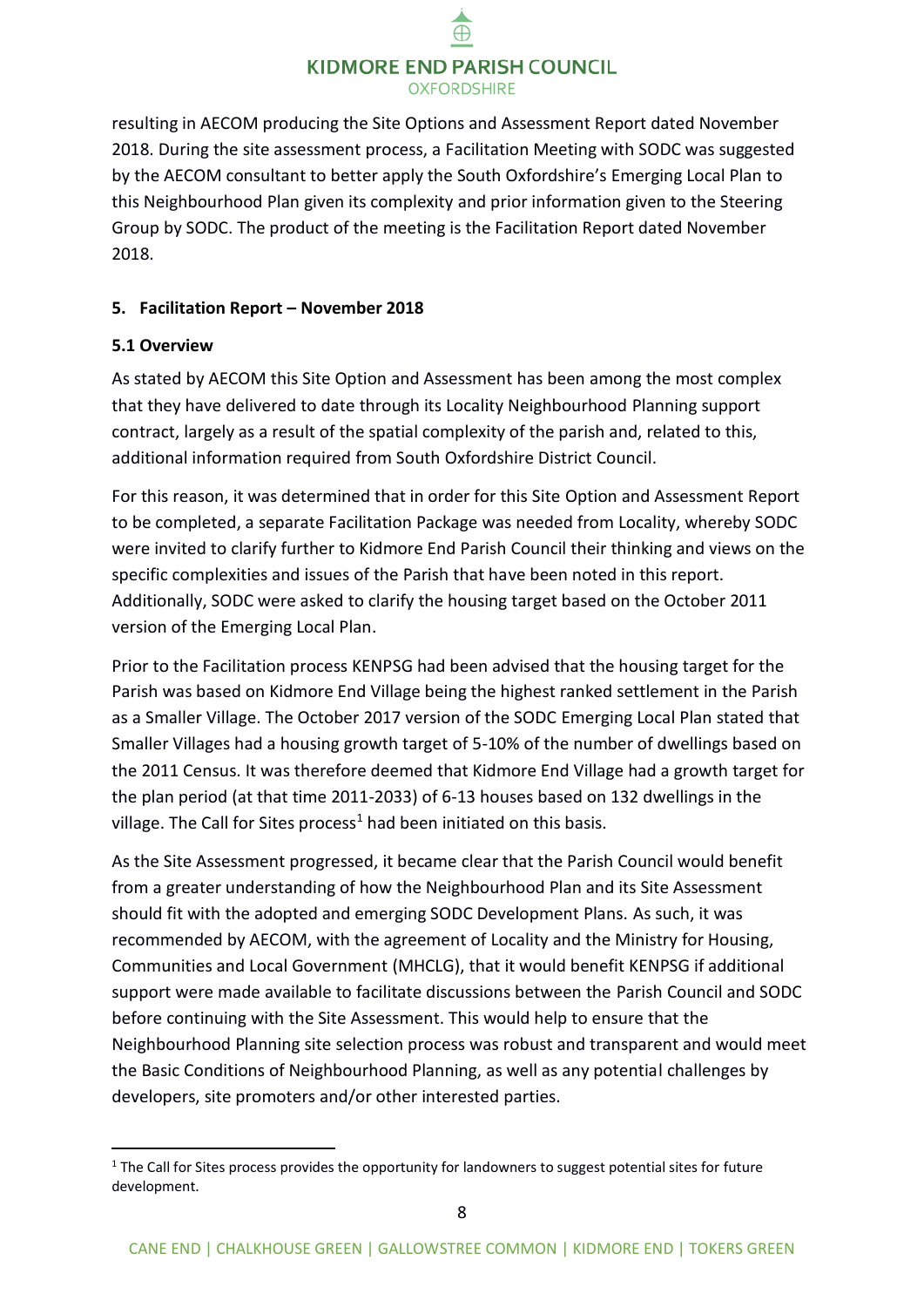As a brief explanation, the basic conditions for neighbourhood plans are:

- have regard to national policy
- contribute to the achievement of sustainable development
- general conformity with the strategic policies in the development plan for the local area
- compatible with EU obligations
- prescribed conditions are met and prescribed matters have been complied with in connection with the proposal for the plan.

The Facilitation Report should be read alongside the Site Options and Assessment Report to which it refers, as there is necessarily a degree of cross-reference between them.

Having reviewed all relevant data required to complete the Site Allocations exercise, AECOM considered that clarification was required from SODC on the following key issues:

- Approach to determining Kidmore End's neighbourhood plan housing requirement;
- SODC's Strategic Housing and Economic Land Availability Assessment<sup>2</sup> (SHELAA) and its impact on the neighbourhood plan site assessment;
- SODC's interpretation of the Local Plan sustainable settlement hierarchy as applied to the Kidmore End context;
- The status of the adopted SODC Local Plan versus the Emerging Local Plan for the purposes of neighbourhood planning;
- How existing and future dwelling completions within the Plan period will be counted; and
- Approach to and definition of infill as defined in Local Plan policy for the purposes of neighbourhood planning site allocations.

In order to get clarification from SODC on the issues listed above, a meeting was arranged between AECOM, KEPC and SODC. The meeting was considered helpful and productive by both Kidmore End Parish Council and AECOM.

The final version of the Site Option and Assessment report has been informed by the Facilitation process. It should again be noted the report is intended to aid the preparation of the Neighbourhood Plan.

#### <span id="page-8-0"></span>**5.2 Key outcomes**

-

The Facilitation process provided the following information for AECOM and KEPC. The information from the Facilitation process was carried forward into the final Kidmore End Neighbourhood Plan Site Option and Assessment Report.

<sup>&</sup>lt;sup>2</sup> The assessment undertaken by local planning to identify potential development sites for housing and employment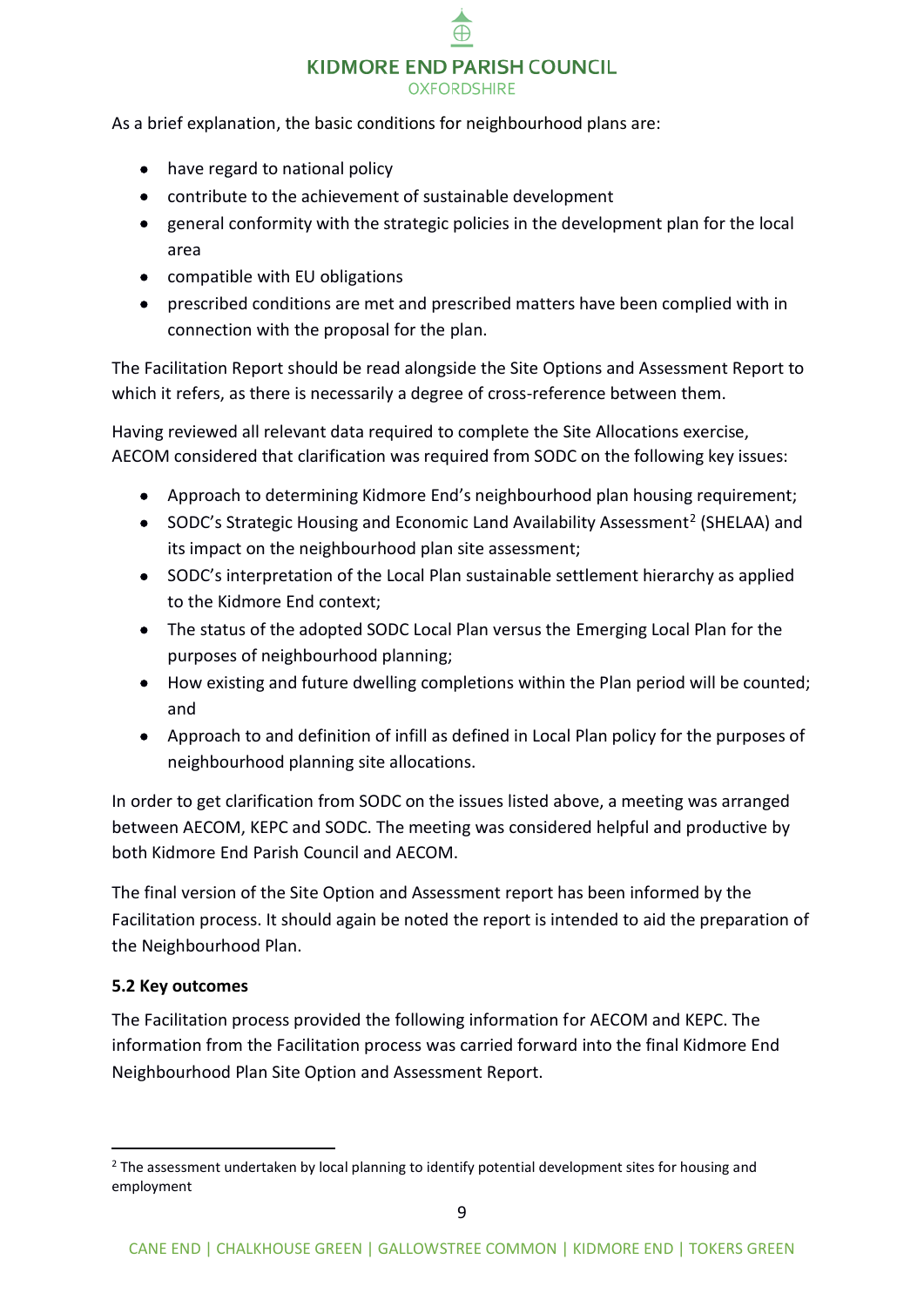# KIDMORE END PARISH COUNCIL

- **OXFORDSHIRE**
- Kidmore End's neighbourhood plan housing requirement 2011-2033, based on Census 2011 data, is 26 dwellings, based on the dwellings across the Neighbourhood Plan Area rather than an individual settlement within it. Thus, in the case of Kidmore End Parish this means 5% of the 516 dwellings recorded as being within the Parish at the 2011 Census. Therefore, the previously advised approach of calculating the housing target on Kidmore End Village alone was incorrect and could be disregarded.
- All dwellings completed or committed in the Parish between 2011 and 2033 count towards the neighbourhood plan housing requirement of 26 dwellings, whether or not they are on allocated sites; this means that the Parish has already met its minimum neighbourhood plan housing requirement and does not need to allocate sites in the neighbourhood plan, however, there are advantages in doing so;
- It is accepted that the South Oxfordshire SHELAA needs review, and a new version will be published early in 2019; in the meantime, it is not a problem if the neighbourhood plan site assessment conclusions on SHELAA sites differ from the current version of the SHELAA;
- The neighbourhood plan is free to allocate sites anywhere in the parish (i.e. not just at Kidmore End Village) to the extent that this is consistent with other local and national policy considerations;
- The neighbourhood plan and its evidence base should have appropriate regard to both adopted and Emerging Local Plan policy; it should be noted that some settlements are proposed to be downgraded in the settlement hierarchy informing emerging policy. The neighbourhood plan has the freedom to allocate sites in any settlement in the NDP area, subject to there being robust justification;
- The Local Plan development restrictions in terms of infill and site size/capacity that apply to certain settlements in the Parish do not apply for the purposes of neighbourhood plan site allocations, meaning that the Neighbourhood Plan is free to allocate sites at Gallowstree Common, Kidmore End village and Tokers Green that may not be infill (i.e. may be settlement extensions) and/or may exceed the Local Plan site size/capacity restrictions.

#### <span id="page-9-0"></span>**6. Kidmore End Neighbourhood Plan, Site Options and Assessment Report**

#### <span id="page-9-1"></span>**6.1 Overview**

AECOM was commissioned to undertake an independent site assessment for KENPSG on behalf of KEPC. The work was agreed with KEPC and the Ministry for Housing, Communities and Local Government (MHCLG) in July 2018. The original report was completed in November 2018, last updated in April 2019, with the final version also issued in April 2019.

The purpose of the report was to provide a clear independent assessment of the identified sites to inform which site/s might be appropriate for allocation in the KENP and, in particular whether they comply with the NPPF, National Planning Practice Guidance (PPG) and the strategic policies of SODC's adopted development plan and Emerging Local Plan (details on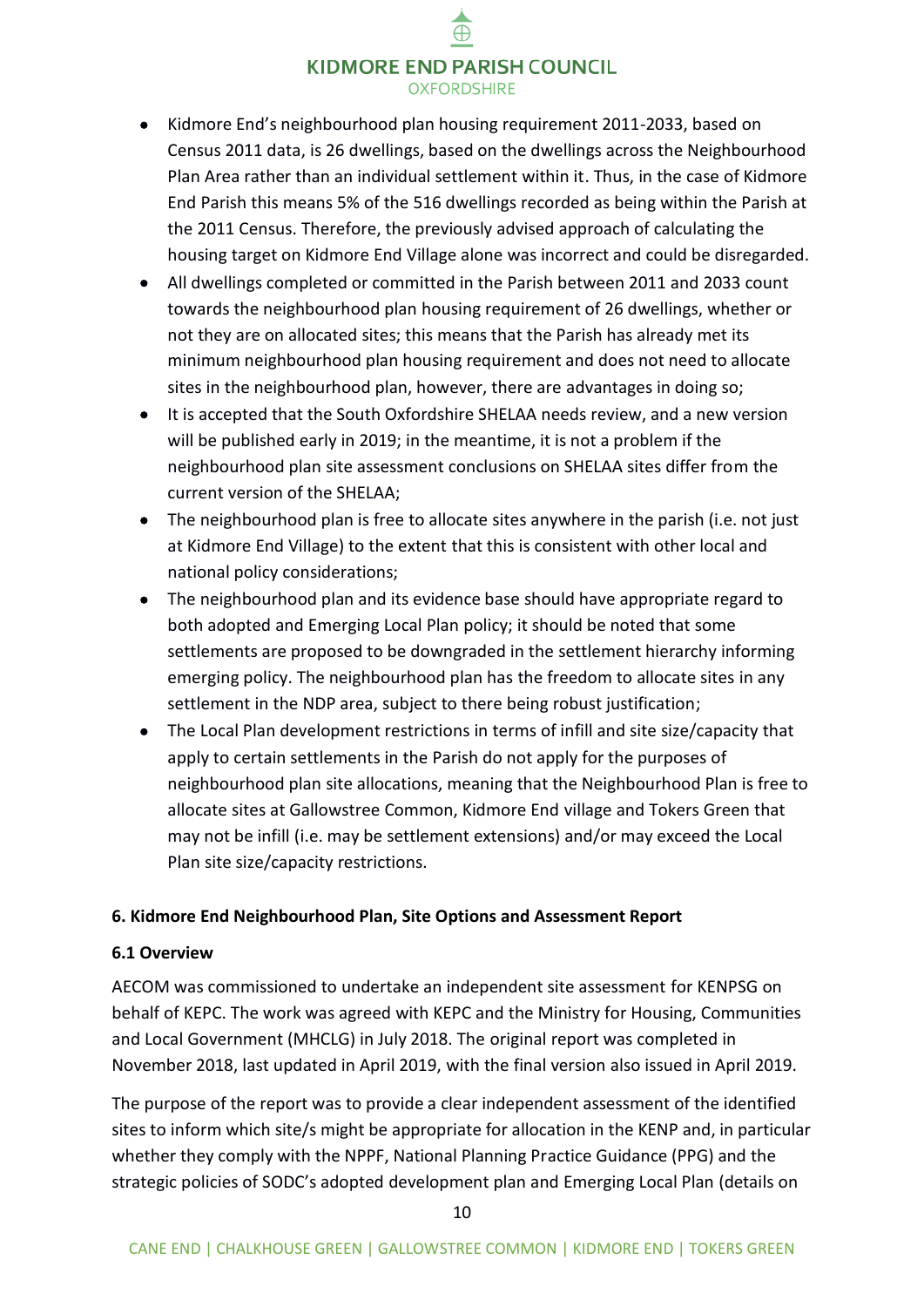the development plan appear in Chapter 3 of the report).

This will help KEPC to ensure that that the neighbourhood planning site selection process is robust and transparent and will meet the Basic Conditions required for the Independent Examination, as well as any potential challenges by developers, site promoters and/or other interested parties.

The site option and assessment exercise conducted by AECOM was originally undertaken in the context of a housing requirement for the neighbourhood plan that had been provided to the Parish Council by SODC, in line with their version of the Emerging Local Plan (2011 – 2033) dated October 2017.

In October 2018 (following the Facilitation Meeting), SODC advised that the neighbourhood plan should look to provide a minimum of 5%-10% of the number of dwellings within Kidmore End Parish as shown by the 2011 Census. At the 2011 Census, Kidmore End Parish had 516 dwellings and therefore the minimum housing requirement for the Parish in the plan period (2011-2033) was 26 dwellings (5%). The information provided in Table 1 and Figure 1 show that 31 dwellings have been granted permission since the beginning of the plan period (2011), exceeding the minimum 5% as per the October 2017 version of the Emerging Local Plan. It should be noted that although the December 2018 version of the Emerging Local Plan no longer sets a minimum requirement of 5% growth for smaller villages, the fact remains that Kidmore End Village has experienced very little growth.

#### <span id="page-10-0"></span>**6.2 Key findings**

In total, the site assessment analysed twenty-one sites. The location of these sites is depicted in the map provided within AECOM's Site Options and Assessment Report 2019 (Figure 2). Appendix A provides details of the twenty-one sites.

Thirteen sites were identified through the Neighbourhood Plan Call for Sites process (referenced CFS). AECOM and SODC advised that ten sites identified through the South Oxfordshire Housing and Land Availability Assessment (HELAA), March 2017 and/or the South Oxfordshire Strategic Housing and Land Availability Assessment (SHELAA) October 2017, numbered between 69 and 1269 as per their SHELAA designations should also be included. Two sites were duplicated hence leaving twenty-one sites for assessment. Of these twenty-one, nine were discounted in AECOM's initial desktop review due to their lack of conformity with relevant national and local policies on development.

Twelve sites in the Parish were assessed in detail. Eight (69, 71, 80, 1269, CFS1, CFS3, CFS9 and CFS10) were given red ratings (meaning they are not currently suitable for allocation), three (1056, CFS4 and CFS6) were given amber ratings (meaning they may be suitable for allocation subject to the resolution or mitigation of constraints) and one (CFS8) was given a green rating (meaning it is considered broadly suitable for allocation subject to the mitigation or resolution of minor constraints).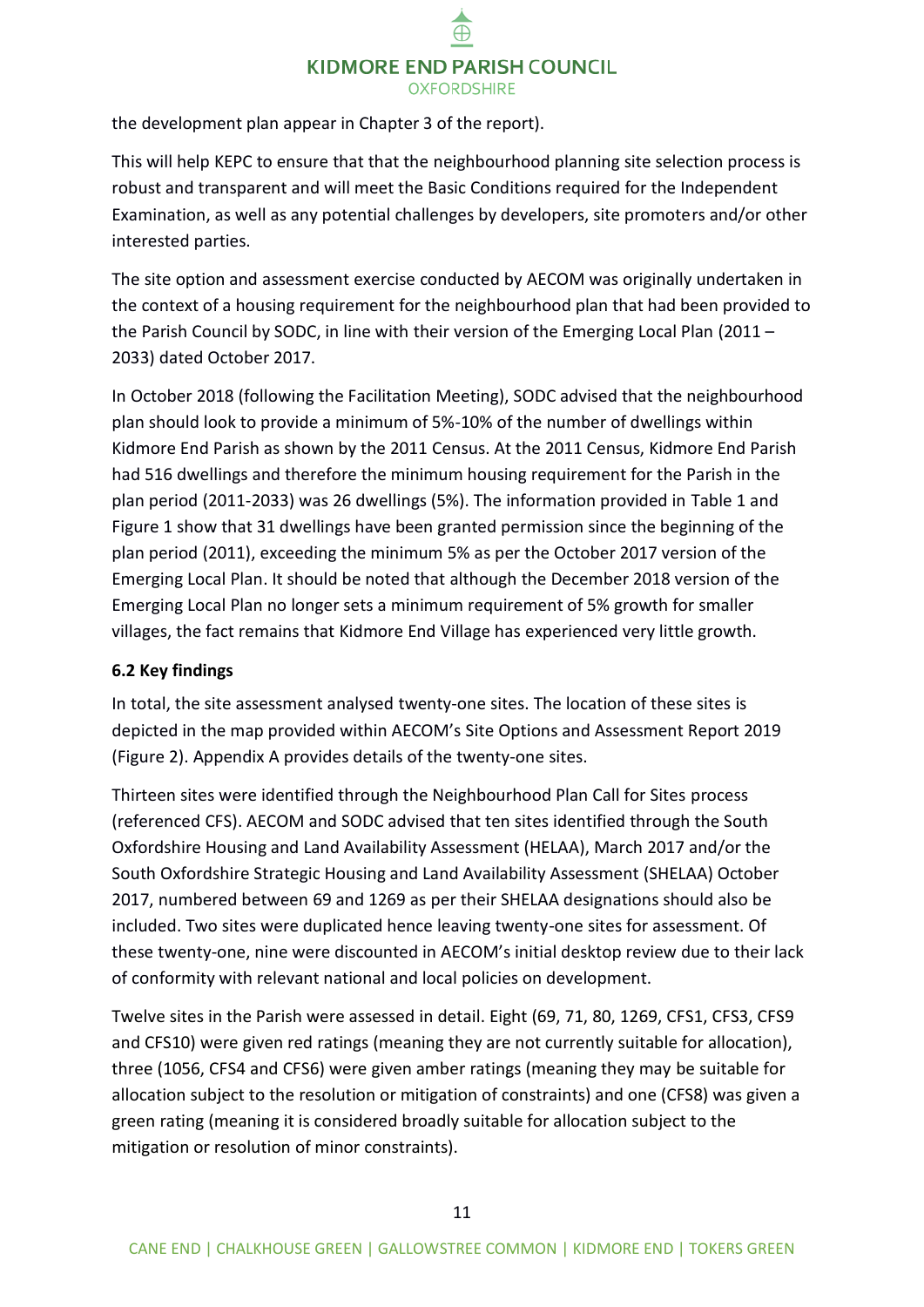

*Figure 2: 21 sites analysed within AECOM Site Options and Assessment Report 2019*

In summary, four sites were given a green or amber rating and were considered, to varying extents, potentially suitable for allocation. Between them they offered a capacity for 207 homes, 195 of which would lie within a single site on the edge of Reading away from the core settlements of the Parish and far exceeding the housing target required in the October 2017 version of the SODC Emerging Local Plan. The remaining twelve homes are at three sites within or adjoining Kidmore End Village.

The assessment of sites is intended to aid the preparation of the Neighbourhood Plan and was developed by AECOM based on the evidence and the data reasonably available at the time of assessment and has the potential to become superseded by more recent information.

#### <span id="page-11-0"></span>**7. Issues raised from and during the writing of the AECOM reports – May 2018**

In May 2018 the leader of SODC changed and the SODC Emerging Local Plan was revisited. Part of this process included the reassessment by SODC of the Strategic Sites within the October 2017 version of the Emerging Local Plan. Two sites within the Parish of Kidmore End, Palmer's Riding Stables and Reading Golf Club were put forward for reassessment as Strategic Sites in the plan. This had relevance for the Steering Group as the numbers of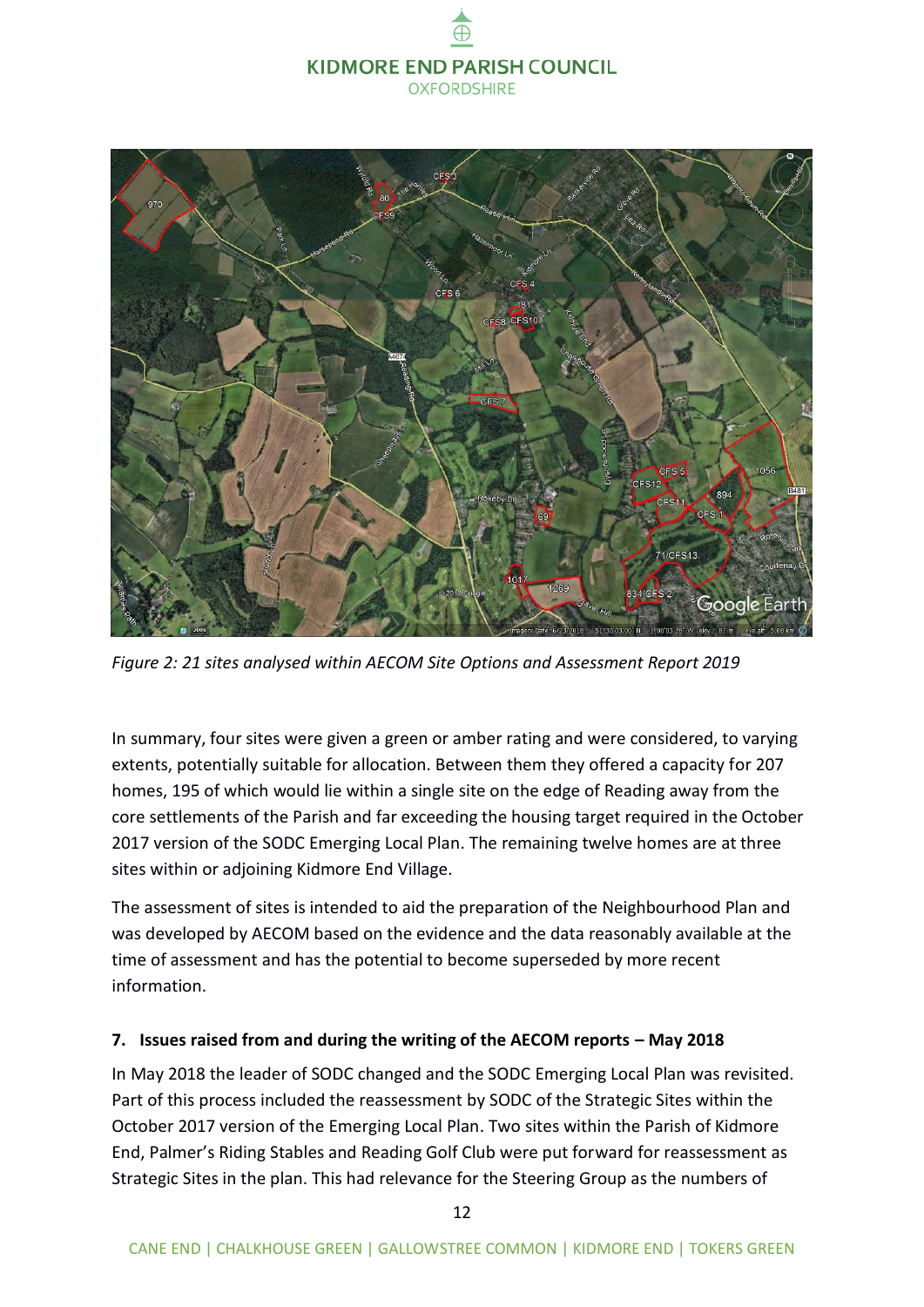houses that could be built on these sites would be significant. The final decision that these sites would not be included within the Emerging Local Plan was not made until December 2018 when the revised version of the plan was published.

The Emerging Local Plan also changed its policy on housing allocation for smaller villages, changing from 5-10% to zero, which means that the Parish is now able to determine what housing allocation can be included in the Neighbourhood Plan based on information gained from the Household Survey, levels of development in the different villages within the Parish, the position of the village in the wider settlement hierarchy and the capacity of local services.

#### <span id="page-12-0"></span>**8. Planning Policy**

The Site Options and Assessment Report identifies both existing and emerging national and local policy that needs to be taken into consideration when assessing sites as potentially suitable for allocation. Subsequently additional relevant information has been taken into consideration. All policy and other relevant information follows:

#### <span id="page-12-1"></span>**8.1 Policy Context**

The Neighbourhood Plan area is covered by the adopted South Oxfordshire Core Strategy (SOCS) 2012, as well as policies retained from 2011 Local Plan (saved policies). It should also have regard to the emerging South Oxfordshire Local Plan (SOLP 2034) which will eventually replace the SODCS 2012 and saved policies from the 2011 Local Plan when adopted.

#### <span id="page-12-2"></span>**8.2 South Oxfordshire Core Strategy 2012**

Policy CSS1 from the Core Strategy (2012) sets out the overall strategy for development in South Oxfordshire. The parts of the strategy relevant to Kidmore End are:

- *Supporting other villages in the rest of the district by allowing for limited amounts of housing and employment and by the provision and retention of services; and*
- *Outside the towns and villages, and other major development sites, any changes will need to relate to very specific needs such as those of the agricultural industry or enhancement of the environment.*

Policy CSR1 from the Core Strategy (2012) provides guidance on housing in villages. The Neighbourhood Area is made up of two Smaller villages (Kidmore End and Gallowstree Common), two Other villages (Tokers Green and Cane End), and Chalkhouse Green which is not listed and considered as open countryside.

• *All development should respect national designations such as Green Belt and should conserve and enhance the natural beauty of the Areas of Outstanding Natural Beauty. Suitably designed and located development at an appropriate scale that facilitates the economic and social wellbeing of such areas, especially in the Larger Villages in the Areas of Outstanding Natural Beauty will be supported. This includes the provision of adequate housing to meet identified local needs.*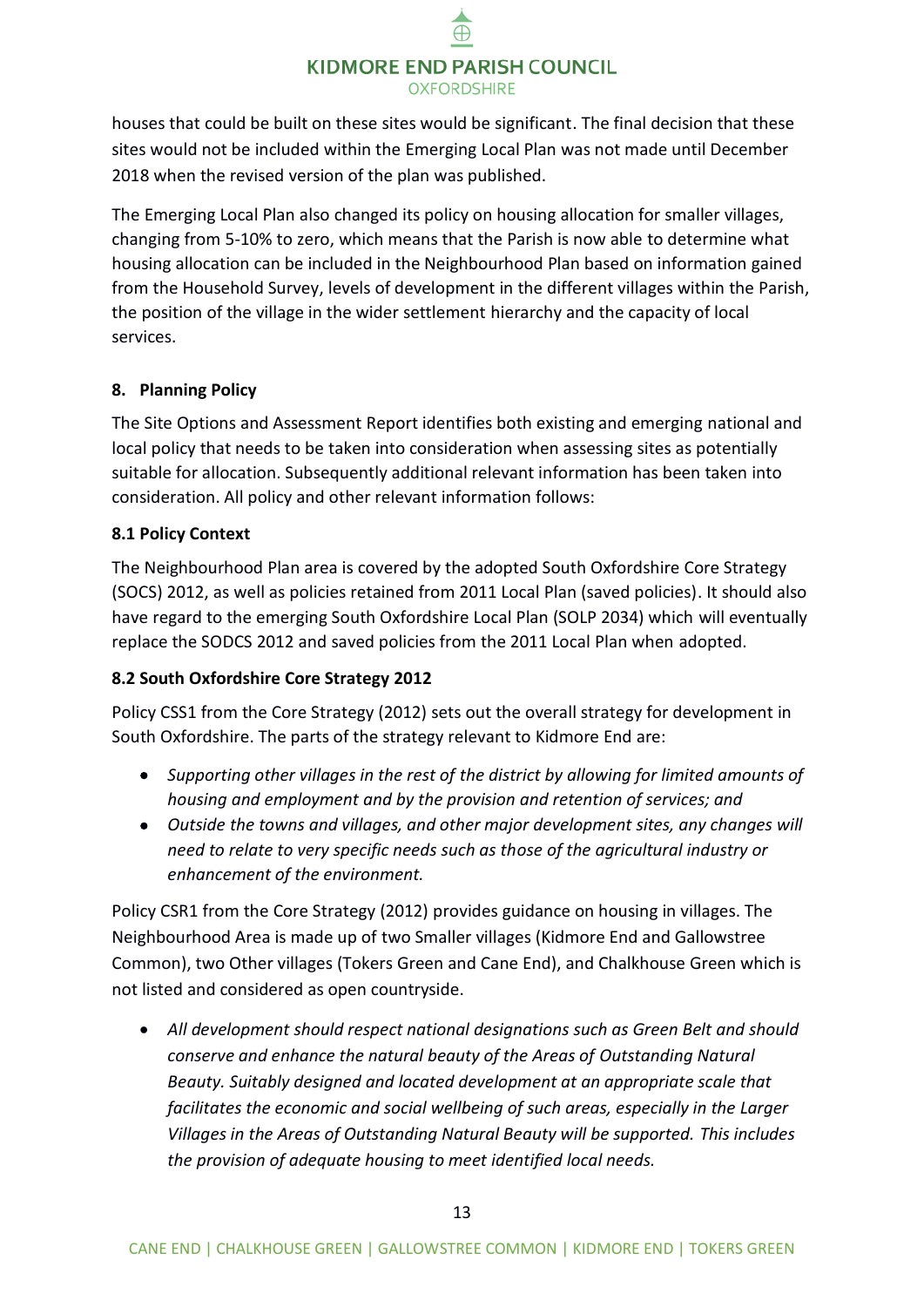Policy CSR1 identifies that smaller villages, other villages, and other places not listed are not required to have housing allocations but that infill sites – up to 0.2ha\* in smaller villages, and up to 0.1ha\*\* in other villages – is supported.

#### <span id="page-13-0"></span>**8.3 Saved 2011 policies**

The following policies also still apply until the Emerging South Oxfordshire Emerging Local Plan 2011 - 2034 (revised from 2033) is adopted:

- G4- Development in the Countryside and On the Edge of Settlements, which states that *the need to protect the countryside for its own sake is an important consideration when assessing proposals for development;*
- G5- Making the Best Use of Land, which states that *in considering development proposals within the built-up areas of settlements the best use of land and buildings will be sought, in terms of the type and density of development, in order to reduce the need for development of greenfield sites or of sites in non-sustainable locations;*
- C4- The Landscape Setting of Settlements, which states that *development which would damage the attractive landscape setting of the settlements of the district will not be permitted. The effect of any proposal on important local landscape features which contribute to the visual and historic character and appearance of a settlement will be considered;*
- C7- Protection of Designated Sites, which states that *development that is likely to adversely affect a Special Area of Conservation, National Nature Reserve or Site of Special Scientific Interest will not be permitted. On locally designated sites of nature conservation importance, development that would damage biodiversity interest will not be permitted unless the importance of the development outweighs the local value of the site and unless the loss can be mitigated;*

#### <span id="page-13-1"></span>**8.4 Emerging Policy Context**

The emerging South Oxfordshire Local Plan (SOLP 2034) sets out the vision and strategy for development in the District up to 2034. Within this document, the settlement of Kidmore End is again defined as a Smaller Village in the settlement hierarchy. Smaller Villages are defined as having *'a low level of services and facilities, where any development should be modest in scale and primarily be to meet local needs.'*

Gallowstree Common and Tokers Green are proposed to be classed as *'*Other villages'. Other villages are stated to lie *'at the bottom of the settlement hierarchy, being hamlets or very small settlements with very limited or no services'*….it is not generally expected that those settlements classified as 'other villages' will be a significant source of housing supply. However, it is possible that some development proposals may come forward over the plan period in these villages, such as single dwellings, infilling and conversions from other uses.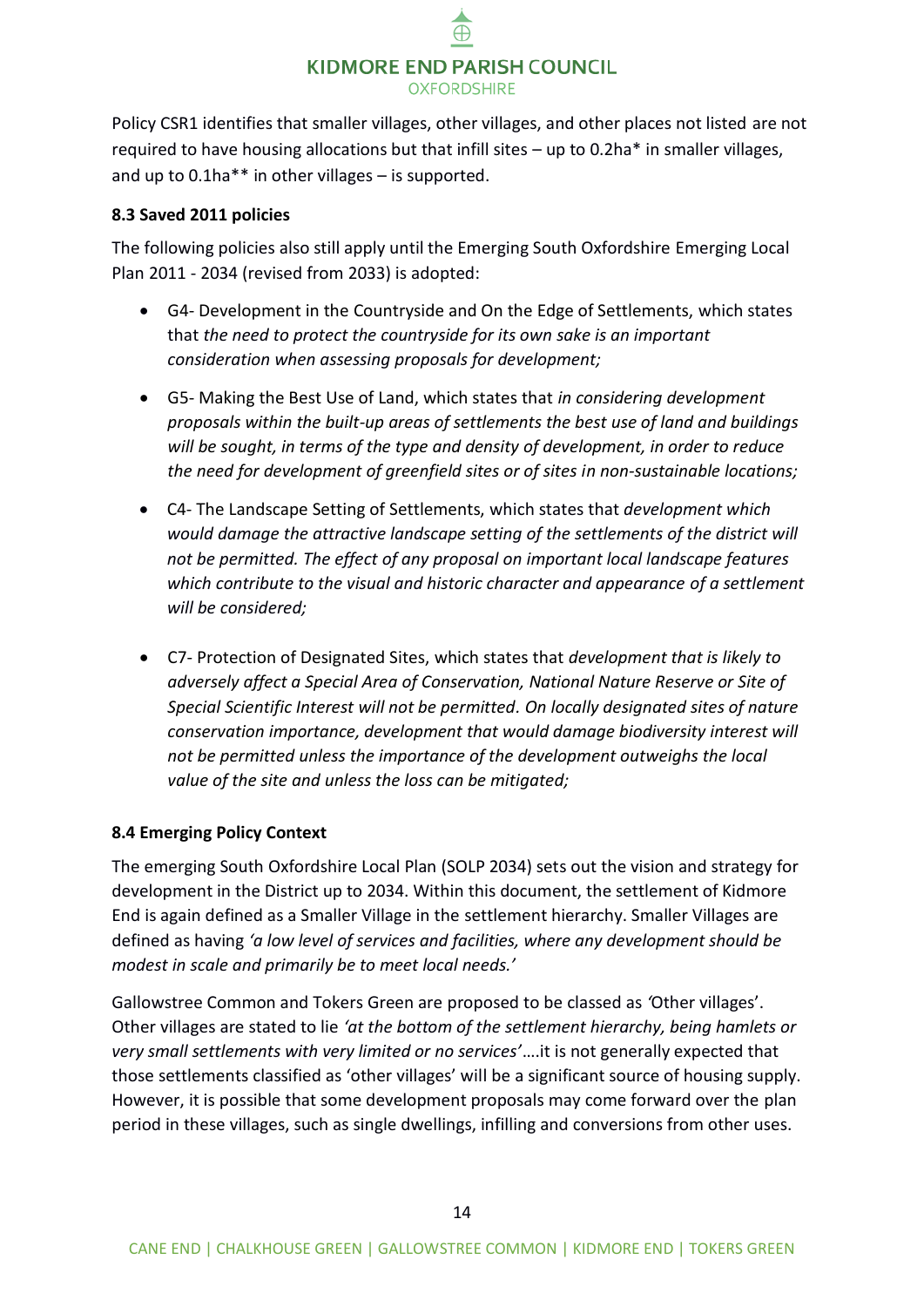This is a change in classification for Gallowstree Common, in the Core Strategy it is classified as a smaller village. As the Emerging SODC Local Plan references neither Chalkhouse Green nor Cane End, for the purposes of planning policy, these settlements are proposed to be downgraded and considered as part of the countryside.

This is significant for the plan as, within the Emerging Local Plan, Kidmore End village is now the only village classified as a 'Smaller village'. The Emerging Local Plan supports different levels of growth in smaller villages and other villages.

#### <span id="page-14-0"></span>**8.5 The Overall Strategy - STRAT1**

Policy STRAT1 states that proposals for development in South Oxfordshire will be assessed using national policy and guidance and the whole of the development plan and should be consistent with the overall strategy of:

- *Supporting smaller and other villages by allowing for limited amounts of housing and employment to help secure the provision and retention of services;*
- *Protecting and enhancing the countryside and particularly those areas within the two AONBs by ensuring that outside of the towns and villages any change relates to very specific needs such as those of the agricultural industry or enhancement of the environment; and*
- *Supporting and enhancing our historic environment.*

#### <span id="page-14-1"></span>**8.6 Landscape and Countryside - ENV1**

This states that:

- *1. The highest level of protection will be given to the landscape and scenic beauty of the Chilterns and North Wessex Downs Areas of Outstanding Natural Beauty (AONBS):*
	- **•** *Development in an AONB or affecting the setting of an AONB will only be permitted where it conserves, and where possible, enhances the character and natural beauty of the AONB;*
	- **•** *Development in an AONB will only be permitted where it is appropriate to the economic and environmental wellbeing of the area or promotes understanding or enjoyment of the AONB;*
	- **•** *Major development in an AONB will only be permitted in exceptional circumstances and where it can be demonstrated to be in the public interest;*
- *2. South Oxfordshire's landscape, countryside and rural areas will be protected against harmful development. Development will only be permitted where it protects and, where possible enhances, features that contribute to the nature and quality of South Oxfordshire's valued landscapes;*
- *3. Development which supports economic growth in rural areas will be supported provided it conserves and enhances the landscape, countryside and rural areas.*

Supporting the policy, Paragraph 8.8 states that the countryside and its relationship with our settlements contributes significantly to the district's character and is highly valued. Development should conserve and where possible, enhance the landscape setting of settlements.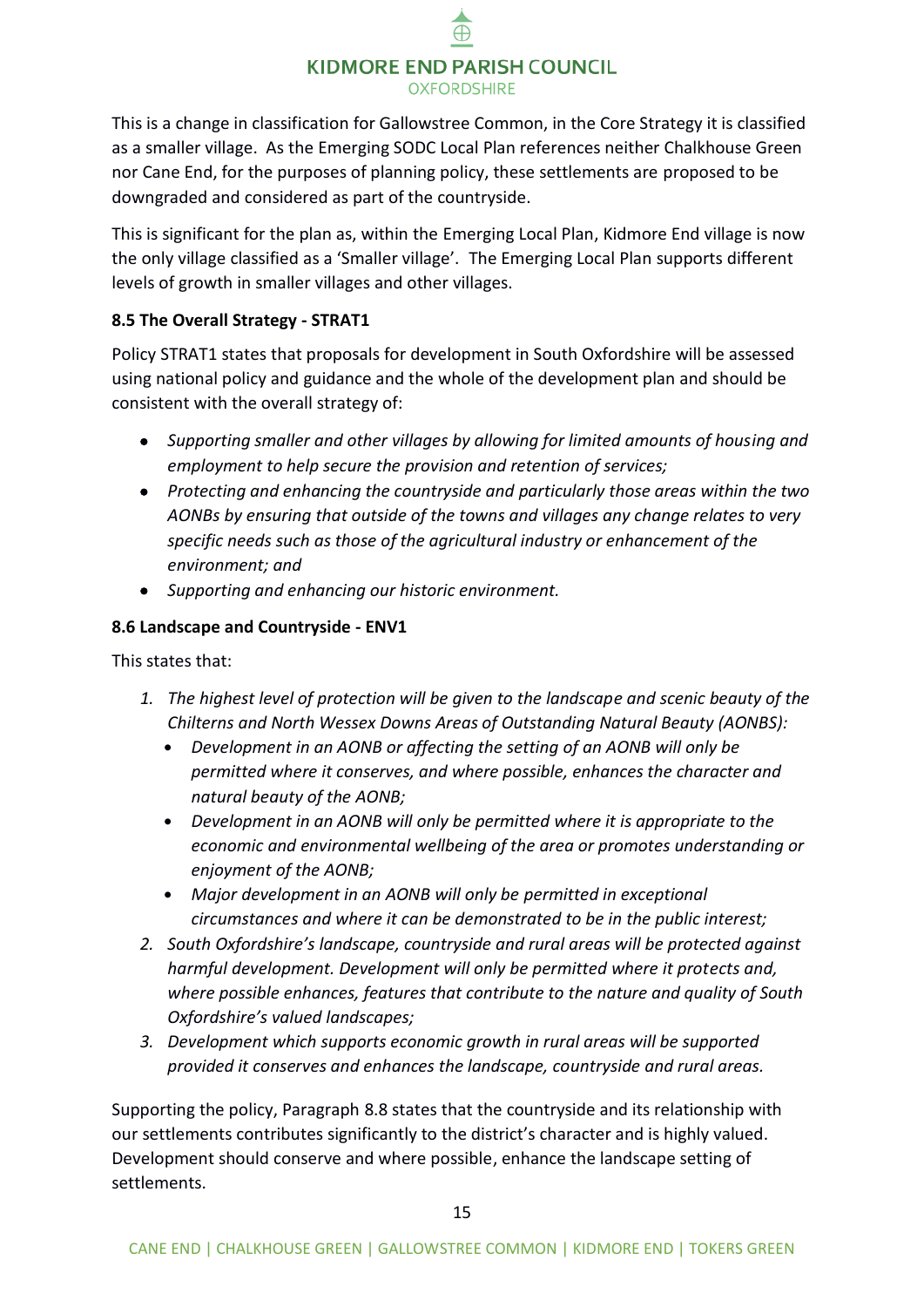Supporting the policy, Paragraph 8.9 sets out that whilst supporting suitably located and designed development necessary to facilitate the economic and social well-being of local communities, great weight is given to conserving and enhancing the intrinsic character and beauty of our Areas of Outstanding Natural Beauty, which have the highest status of protection. Significant weight is also given to protecting non-designated landscapes, the countryside and green infrastructure assets from harm.

#### <span id="page-15-0"></span>**8.7 Housing in the Smaller Villages - Policy H8**

Policy H8 in the Emerging Local Plan sets out how the Council will support development within the smaller villages in accordance with Policy H16 and that where a Parish Council wishes to prepare a Neighbourhood Development plan and make a housing allocation to support growth, the Council will support this. The policy requires that the Neighbourhood Development Plan demonstrates that the level of growth they are planning for is commensurate to the scale and character of their village and that on greenfield sites how development can meet the bespoke needs of their village.

- *The Council will support development within the smaller villages in accordance with Policy H16. Where a Parish Council wishes to prepare a Neighbourhood Development Plan and make housing allocations within it to support further growth, the Council will support this.*
- *Those Neighbourhood Development Plans will need to demonstrate that the level of growth they are planning for is commensurate to the scale and character of their village, and this is expected to be around a 5% to 10% increase in dwellings above the number of dwellings in the village in the 2011 census (minus any completions since 1 April 2011).*
- *Neighbourhood Development Plans allocating sites on greenfield sites in these locations should consider how development can meet the bespoke needs of their village, including housing mix, tenure and the amount of affordable housing. This policy contributes towards achieving objectives 1, 2 & 3.*

Supporting the policy, paragraph 5.39 in the Emerging Local Plan 2011-2034 sets out that: '*Smaller villages, as defined in the settlement hierarchy (Appendix 7), have no defined requirement to contribute towards delivering additional housing (beyond windfall and infill development) to meet the overall housing requirement of South Oxfordshire. There is a sufficient supply of housing from strategic allocations and from existing planning permissions, which means that the less sustainable settlements will not be required to offset the housing requirement. However, some parishes may still wish to proceed with preparing a Neighbourhood Development Plan for example to achieve the protection afforded by allocating housing to fund projects they want to deliver or they would like to identify a specific type of housing bespoke to their village's needs. The Council's strategy therefore allows them to do so, provided that the levels of growth are commensurate to the size of the village.*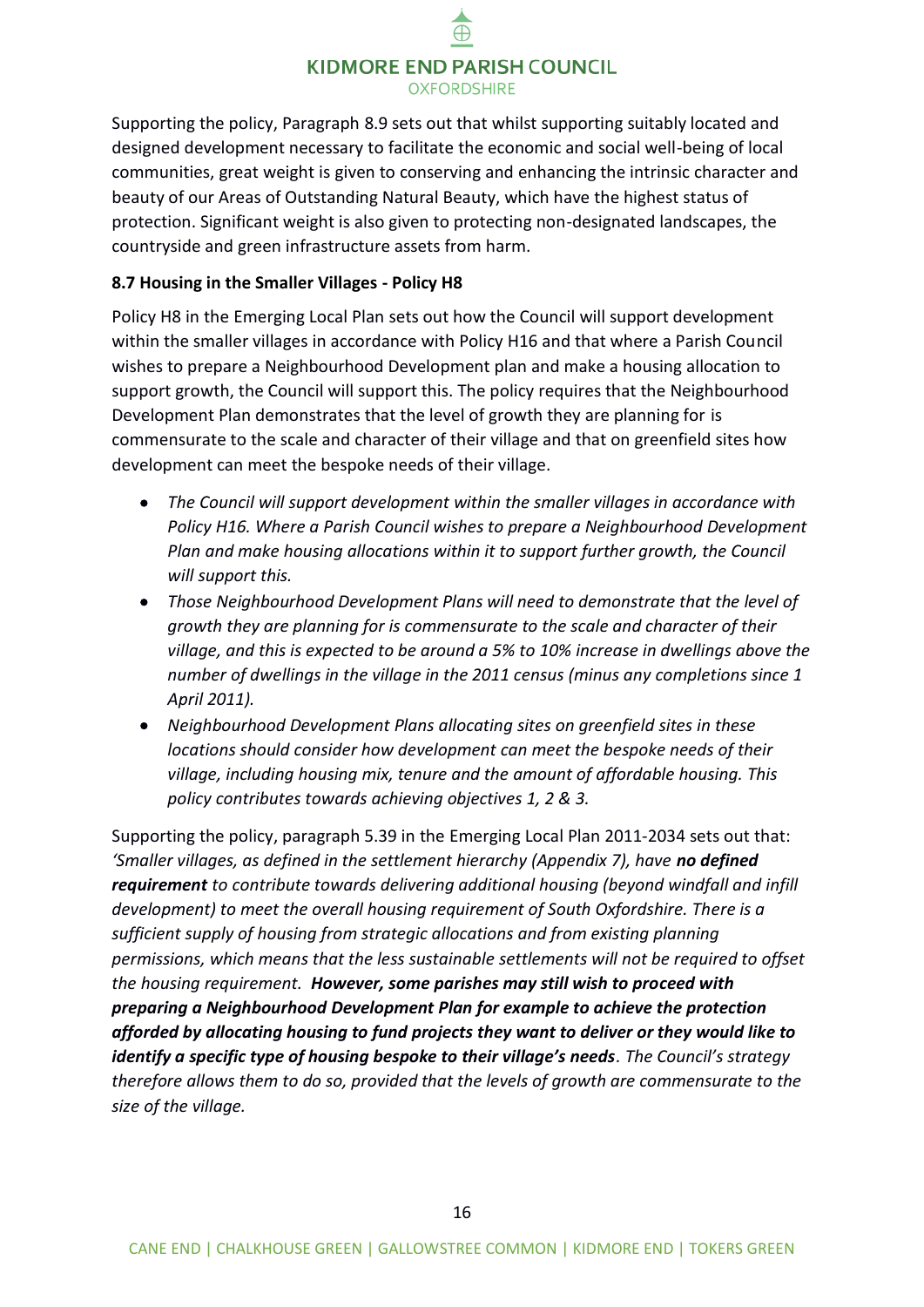Supporting the policy, paragraph 5.40 states that*: 'Proposals in a neighbourhood development plan must be in conformity with the strategic policies in this Plan, and policies in the NPPF. This Local Plan does not set down a requirement for smaller villages in the Green Belt to deliver additional housing and as such, smaller villages would not be expected to propose alterations to the Green Belt through neighbourhood development plans.'*

Supporting the policy, paragraph 5.41 in the Emerging Local Plan then goes on to say: '*It is not generally expected that those settlements classified as 'other villages' will provide a significant source of housing supply. However, it is possible that some development proposals may come forward over the Plan period in these villages, such as single dwellings, infilling and conversions from other uses. Such proposals will be considered against the relevant policies in this Local Plan.'*

Within this context, on the basis that Kidmore End contains both smaller villages and other villages, **the indicative housing requirement is zero**. However, these settlements may be appropriate locations for windfall housing and infill development, commensurate with the position of each settlement in the settlement hierarchy.

In addition, as set out in Policy H8, the Council will support Parish Councils that wish to include allocations to support further growth provided the level of growth proposed is appropriate and justified for the settlement where it is proposed.

#### <span id="page-16-0"></span>**8.8 Infill Development and Redevelopment - Policy H16**

This states that:

- *1. Proposals for housing on sites within the built-up areas of the towns and villages will be permitted provided that:*
	- *i) an important open space of public, environmental, historical or ecological value is not lost, nor an important public view harmed;*
	- *ii) if the proposal constitutes back land development, it would not create problems of privacy and access and would not extend the built limits of the settlement; and*
	- *iii) it does not conflict with other policies in the Development Plan.*
- *2. Infill development is defined as the filling of a small gap in an otherwise continuous built-up frontage or on other sites within settlements where the site is closely surrounded by buildings. The scale of infill should be appropriate to its location and this will be directed, in part, by the settlement hierarchy as shown on the table below.*
- *3. Proposals for the redevelopment of existing sites for residential use will be supported in accordance with the table below* (Table 2):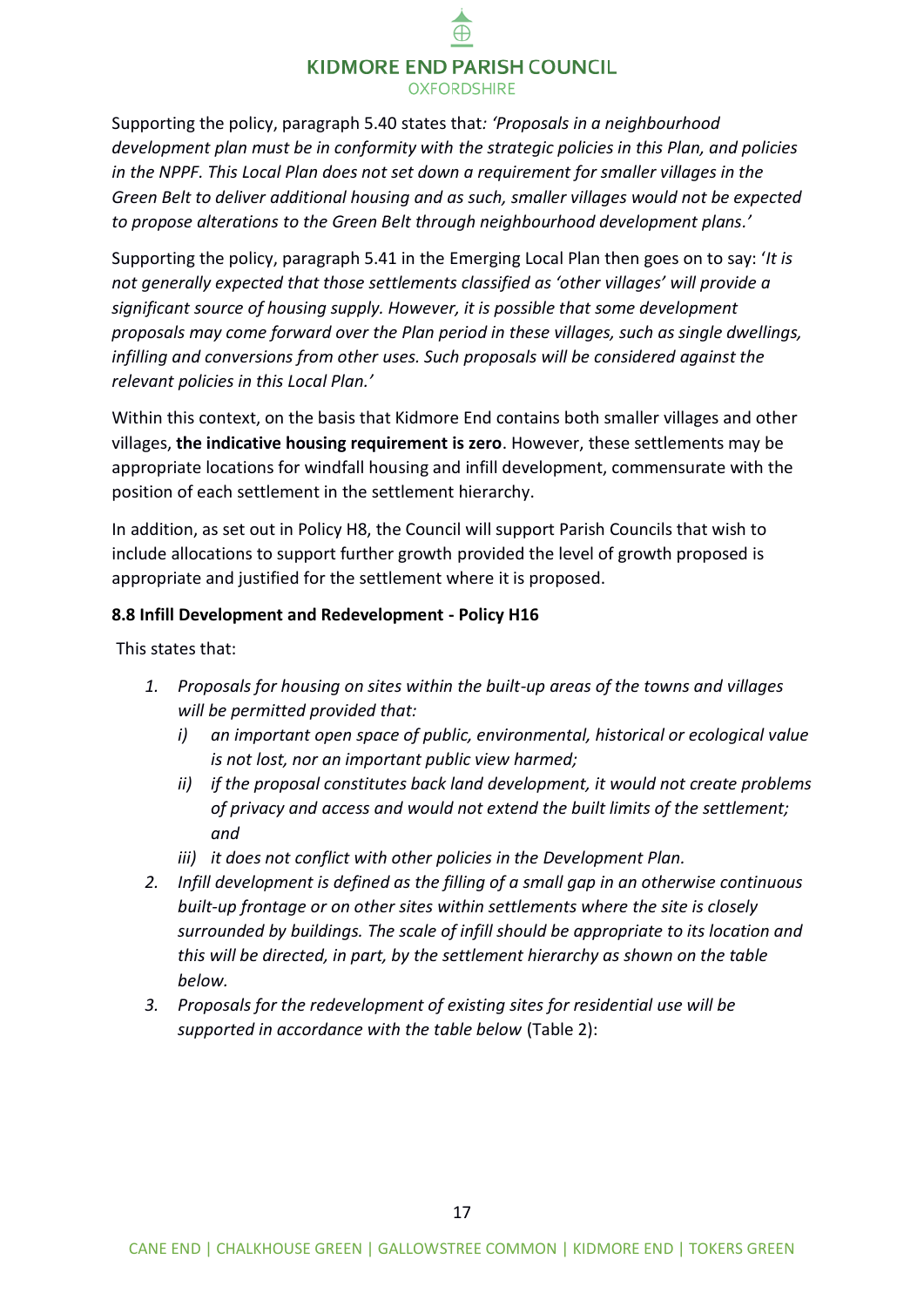

| Settlement type            | <b>Infill limit</b>                                     | <b>Redevelopment supported</b>                                                                                                            |
|----------------------------|---------------------------------------------------------|-------------------------------------------------------------------------------------------------------------------------------------------|
| Towns / larger<br>villages | No limit                                                | No limit                                                                                                                                  |
| Smaller villages           | Sites of up to 0.2ha<br>(equivalent to 5 to 6<br>homes) | No site area limit. Redevelopment<br>proposals in these categories of<br>settlement are likely to be<br>acceptable but will be considered |
| Other villages             | Sites of up to 0.1ha<br>(equivalent to 2 to 3<br>homes) | on a case by case basis through the<br>development management process<br>in line with other policies in the<br>Development Plan.          |

#### *Table 2: Reproduced from the Emerging Local Plan H16 Policy*

*This policy contributes towards achieving objectives 2, 4, 5 & 6* 

In summary, the requirements set out in the latest Infill Development and Redevelopment policy in the Emerging Local Plan (December 2018) have changed significantly since the earlier version of the Emerging Local Plan where the expectation was for smaller villages to contribute to the housing development numbers by  $5 - 10\%$ . The latest policy in the December 2018 version doesn't expect any development but will support infill and windfalls and 5 – 10% planned growth within a neighbourhood plan.

#### <span id="page-17-0"></span>**9. Settlement Hierarchy Assessment**

#### <span id="page-17-1"></span>**9.1 SODC Background Paper 2018**

SODC Emerging Local Plan 2011 -2034 supports the importance of keeping rural villages vibrant and healthy but also ensuring that the villages do not lose their individuality and character through overgrowth. Kidmore End village has a primary school, private nursery, church, play area, parish rooms and pub. Gallowstree Common has a pub, although this is not currently open (the parish council has applied for it to be a community asset) and some other facilities in the village have closed. There is a sports pavilion and play area in Gallowstree Common and both are well used by the local community. Cane End is on the A4074 and has a bus route between Reading and Oxford. Tokers Green doesn't have any facilities within the parish although there is a play area on the edge of the village which is used by residents. Chalkhouse Green doesn't have any facilities.

The assessment focusses on 3 main criteria

- Level of services and facilities
- Settlement proximity to places and employment
- Access to public transport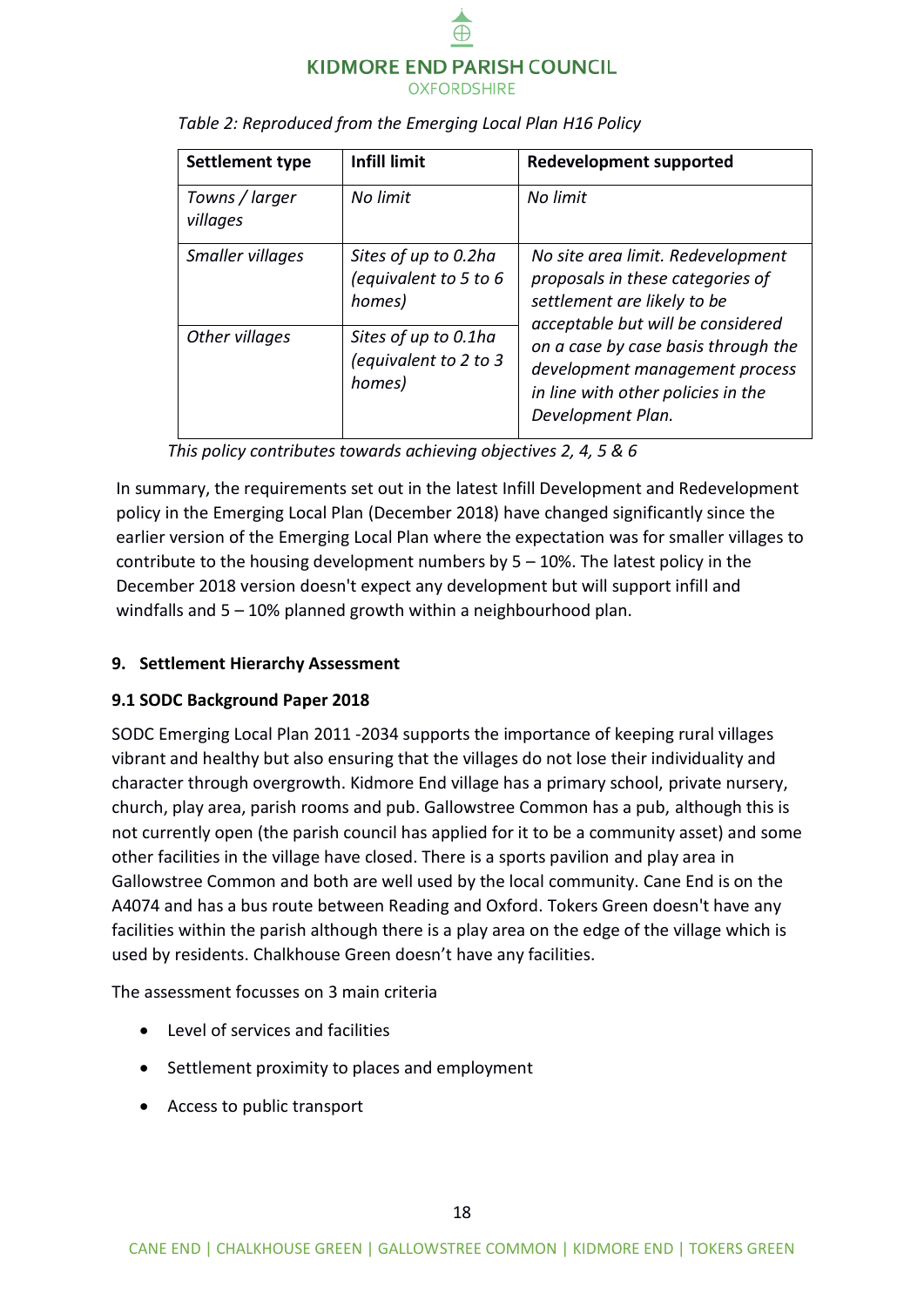

*Table 3: SOLP Categorisation*

| <b>Total Score</b> | Category                  |
|--------------------|---------------------------|
| $0 - 3$            | Not featured in hierarchy |
| $4 - 18$           | Other village             |
| 19-70              | Smaller village           |

*Table 4: SODC Settlement scores within Kidmore End Parish*

| SETTLEMENT             |    | Facilities Proximity | Public<br>Transport | Total | <b>Total Notes</b>                                                                                    |
|------------------------|----|----------------------|---------------------|-------|-------------------------------------------------------------------------------------------------------|
| Kidmore End            | 20 | 10                   | 0                   | 30    | No change - Smaller Village                                                                           |
| Gallowstree<br> Common | 10 | 5                    | 0                   | 15    | Smaller Village to Other Village; re-<br>categorised based on overall score being<br>below threshold. |
| <b>Tokers Green</b>    | 12 | 5                    | 0                   | 17    | No Change - Other Village                                                                             |
| Cane End               | 0  | 5                    | 7                   | 12    | Settlement not in hierarchy, see below                                                                |
| Chalkhouse<br>Green    |    |                      |                     |       | Not mentioned, = open countryside                                                                     |

#### <span id="page-18-0"></span>**9.1.1 Balance of criteria**

In addition to a settlements' score, SODC also looked at the balance between the three main criteria of: access to services and facilities; proximity to places and employment; and access to public transport. A judgement was made as to a settlements' ranking in the hierarchy where it had scored highly against one criterion, but very low against another, placing greater emphasis on the need for a settlement to have some services of its own. For example, Cane End was removed from the 2017 hierarchy for this reason as, although it scored relatively highly as it has access to a good bus service, it is a very small collection of houses with no services or facilities providing for day to day needs. This is particularly important in light of significant changes to rural bus services in recent years.

This categorization supports some limited growth in the village of Kidmore End.

#### <span id="page-18-1"></span>**9.2 Settlement Hierarchy Position**

There are numerous social, economic and environmental implications of maintaining settlement status as downgrading settlements signifies a loss of facilities, loss of public transport or both. This can lead to the life in the villages becoming less attractive to people moving to the area and for those already living there.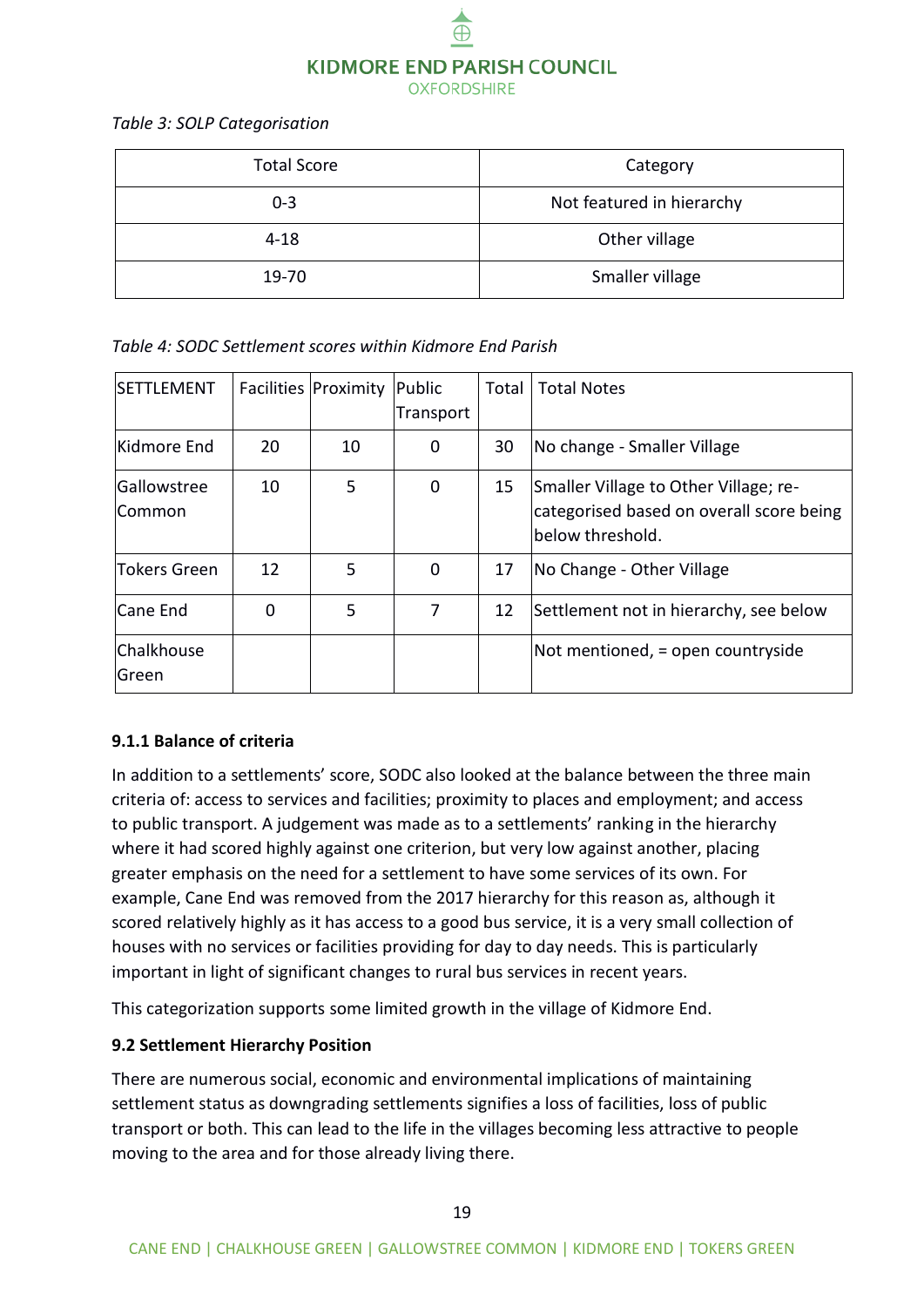Currently Kidmore End Village has a thriving pub and school, the church is also well attended. The Parish Council Website has a well subscribed database of people signed up to receive regular emails of local news. The play areas ensure that there are public places for people to meet and gather outside of the school and pub and there are events such as keeping the village tidy that are organised by people in the village. There are many people who work from home and also those who work away from the village. There are no holiday homes in the village. There are also opportunities for employment in the village and parish ranging from school teachers to farm workers and chefs. Kidmore End Primary School and the Kidmore End Parish Council work together throughout the year on initiatives across the parish and are currently working on road safety and traffic calming measures. A limited level of growth in the village of Kidmore End may provide some support to the services and facilities which determine its status as a smaller village. The Household Survey identified local support for smaller dwellings that would be more affordable (this does not mean affordable housing as defined by the NPPF).



#### <span id="page-19-0"></span>**10. Kidmore End Parish and the influence of the Chilterns AONB**

*Figure 3: Map of Kidmore End Parish*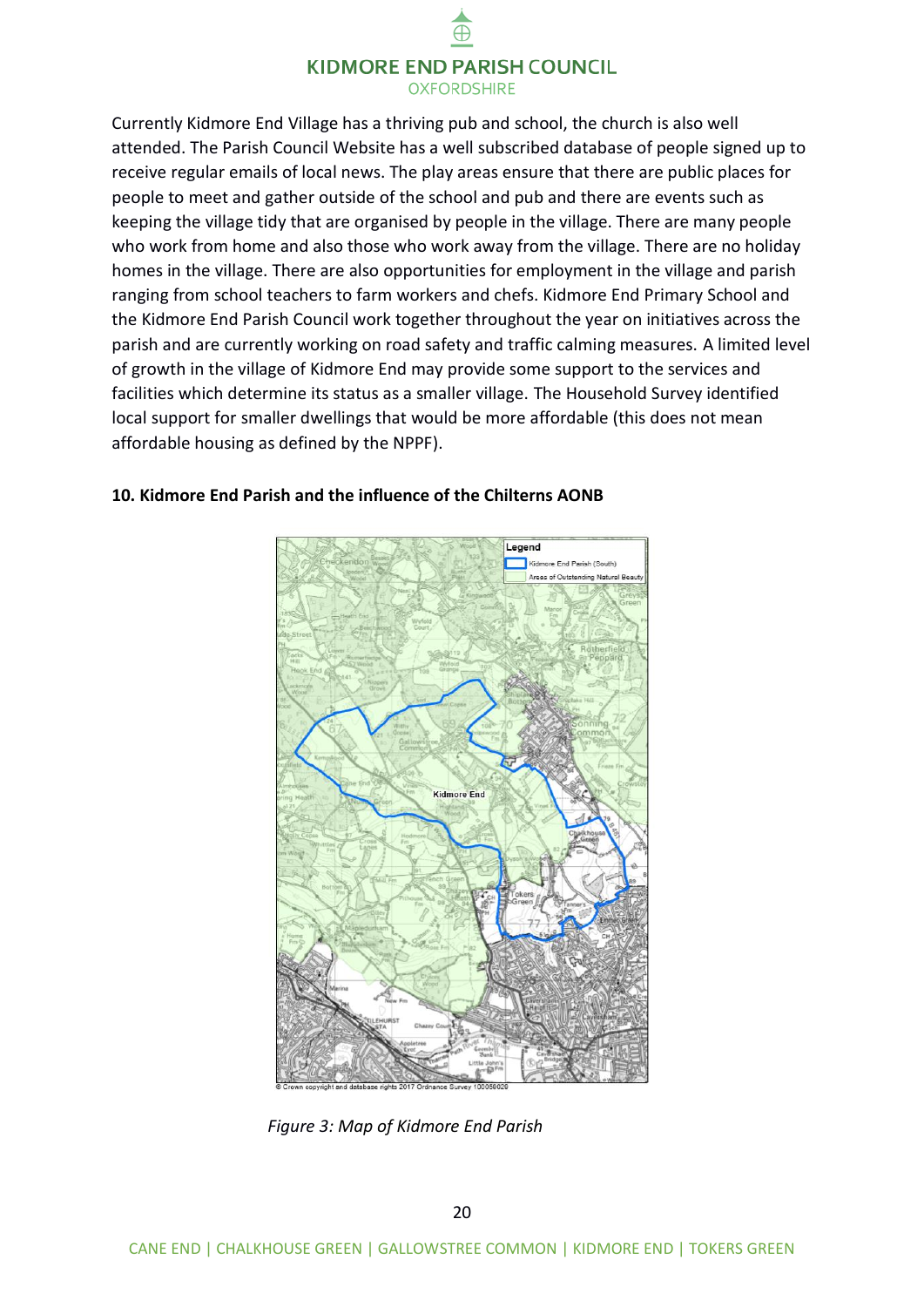The majority of Kidmore End Parish as shown in the map in Figure 3 is within the AONB. This includes the villages of Kidmore End, Gallowstree Common and Cane End. The area that is not within the AONB but within the setting of the AONB is also the area of the parish nearest to Reading and the boundary between SODC and Reading. This area includes the villages of Tokers Green and Chalkhouse Green. This area is vulnerable to speculative development as highlighted by the proposed (now refused) Gladman development in the adjacent parish of Eye and Dunsden. Therefore, it was decided that a landscape sensitivity study should be commissioned to determine the value of this landscape.

The conclusions of the study together with relevant information from the NPPF and the Chiltern Conservation Board (CCB) management plan 2018 can be found below.

#### <span id="page-20-0"></span>**11. Kidmore End Parish Landscape Sensitivity Study**

This was conducted by terra firma consultancy Ltd in September 2018. The Study concludes that the Study Area has a **high landscape sensitivity** which is defined as:

*The landscape is of higher sensitivity and of higher value and therefore could not accommodate areas of new development without a significant and adverse impact on the landscape character and visual amenity. Only a very small-scale development may be possible, such as on any small areas of brownfield land, providing it retains the important landscape features and their landscape setting of the area and has regard to the setting and form of existing settlement and the character and the sensitivity of adjacent landscape character areas.* 

It also concluded that this area forms the landscape and visual setting of the Chilterns AONB, sharing many of the special qualities of the AONB. It is also important in providing local gaps of open countryside between the small settlements of Tokers Green and Chalkhouse Green and the urban area of Reading.

As stated in the NPPF Ch15 –

*170: Planning policies and decisions should contribute to and enhance the natural and local environment by:*

*a) protecting and enhancing valued landscapes, sites of biodiversity or geological value and soils (in a manner commensurate with their statutory status or identified quality in the development plan);*

*b) recognising the intrinsic character and beauty of the countryside, and the wider benefits from natural capital and ecosystem services – including the economic and other benefits of the best and most versatile agricultural land, and of trees and woodland;*

*c) maintaining the character of the undeveloped coast, while improving public access to it where appropriate;*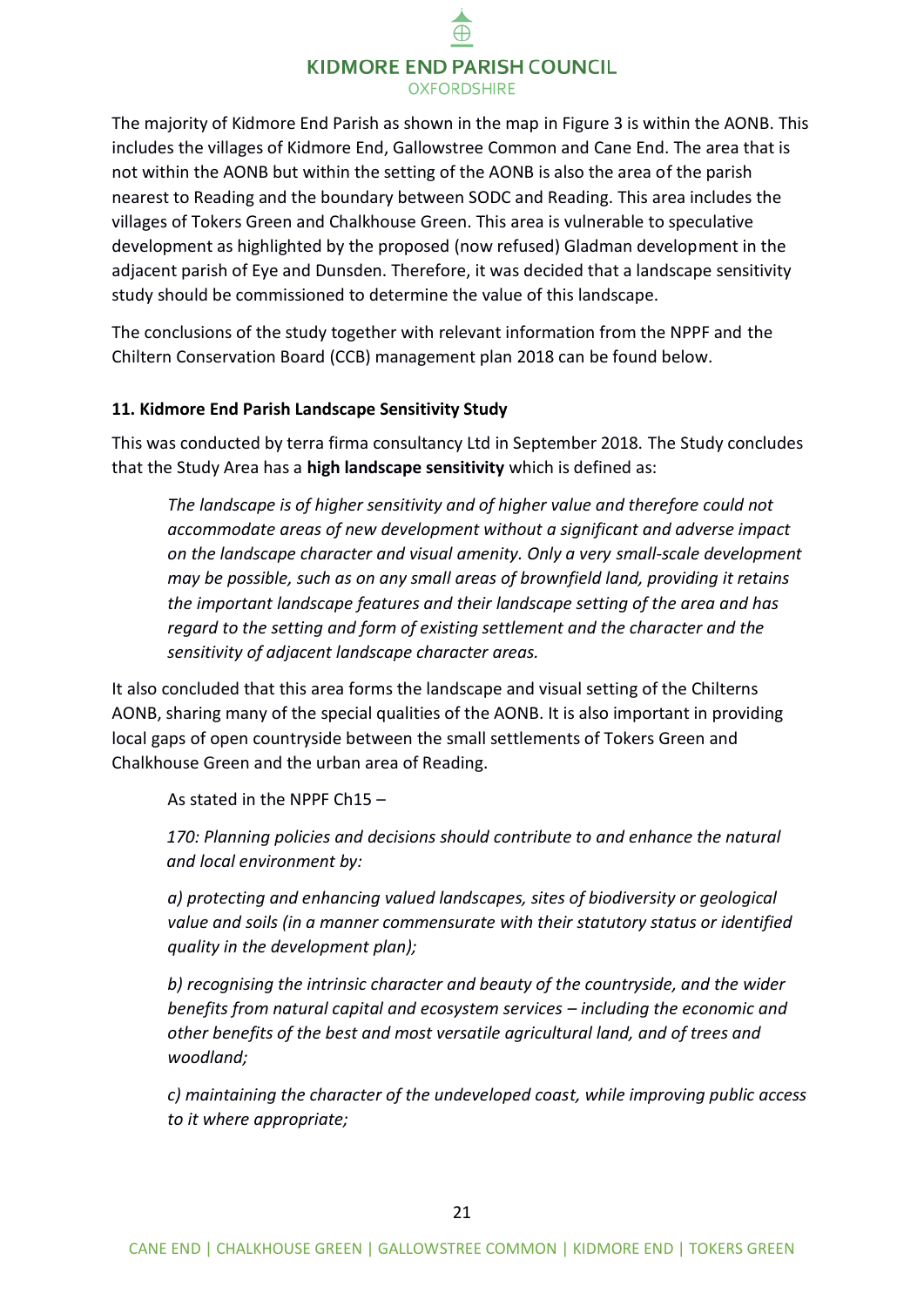*d) minimising impacts on and providing net gains for biodiversity, including by establishing coherent ecological networks that are more resilient to current and future pressures;*

*172: Great weight should be given to conserving and enhancing landscape and scenic beauty in National Parks, the Broads and Areas of Outstanding Natural Beauty, which have the highest status of protection in relation to these issues. The conservation and enhancement of wildlife and cultural heritage are also important considerations in these areas, and should be given great weight in National Parks and the Broads. The scale and extent of development within these designated areas should be limited. Planning permission should be refused for major development other than in exceptional circumstances, and where it can be demonstrated that the development is in the public interest.* 

*Consideration of such applications should include an assessment of:*

*a) the need for the development, including in terms of any national considerations, and the impact of permitting it, or refusing it, upon the local economy;*

*b) the cost of, and scope for, developing outside the designated area, or meeting the need for it in some other way; and*

*c) any detrimental effect on the environment, the landscape and recreational opportunities, and the extent to which that could be moderated*

The 2018 Chiltern conservation board management plan<sup>3</sup> highlights:

*the many special features of the Chilterns, including the chalk escarpment, the highly wooded area and the vast network of rights of ways and trails, including ancient trails, some of which are in the parish.* 

There is also discussion on the pressures on the Chilterns from development and the impact this is having on the environment.

With this in mind, the Steering Group understand there needs to be balance between conserving and enhancing the AONB and the need for village and rural life to flourish in the smaller villages.

In conclusion, the parish is a beautiful area set in the Chilterns and it is essential that any growth is sensitive to the environment, both social and natural. In addition to the local community which enjoys this environment, many people from across the world enjoy the peaceful and magnificent area in which we live. The Chilterns Conservation Board estimate that up to 55 million visitors a year visit the Chilterns AONB.

-

<sup>3</sup> <https://www.chilternsaonb.org/conservation-board/management-plan.html>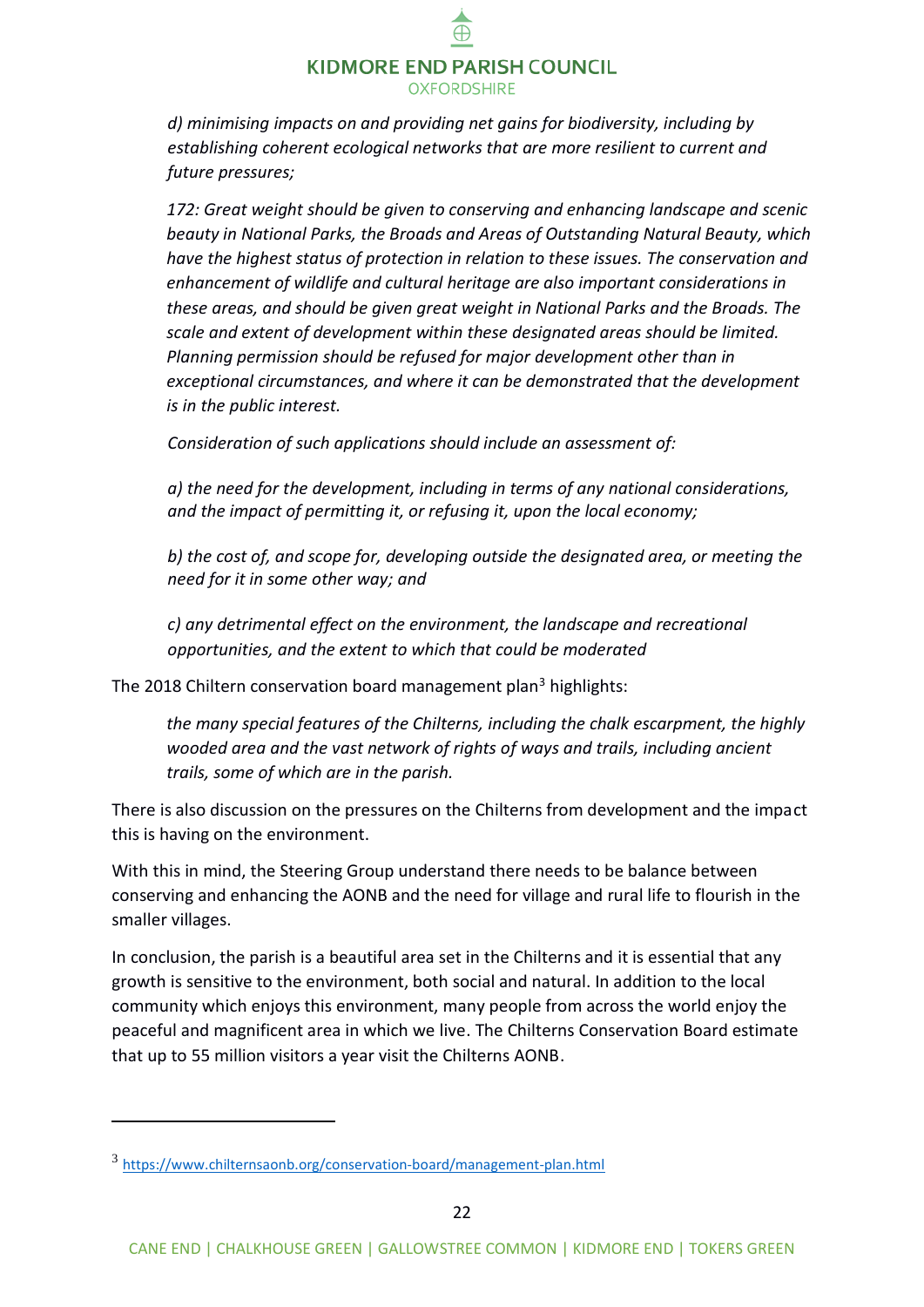#### <span id="page-22-0"></span>**12. Housing Requirement**

As explained earlier, the housing requirement as stated by AECOM in the Site Options and Assessment Report, updated in April 2019, subsequent to the Facilitation Report, was as follows:

- *SODC advised that the neighbourhood plan should look to provide a minimum of 5% of the number of dwellings within Kidmore End Parish as shown by the 2011 Census.*
- *At the 2011 Census, Kidmore End Parish had 516 dwellings, and therefore the minimum housing requirement for the parish in the plan period (2011-2033) was 26 dwellings.*
- *KEPC advises that as of October 2018, 27 dwellings have been completed and a further four committed (i.e. consented but not completed), meaning that 31 dwellings count towards the neighbourhood plan housing requirement and that therefore no new allocations are strictly necessary.*

This housing requirement is also guided by policy H8 in the SODC draft Emerging Local Plan 2034 which states that smaller villages do not need to identify sites for development, meaning that the indicative housing requirement for the Kidmore End neighbourhood area is zero. However, by adopting a positive approach to future development, the NDP would be better positioned to determine where development should occur and thus ensure our villages grow in a plan led manner. The Steering Group are now able to focus on the housing requirement of the Parish informed by the results of the Household Survey, the level of development within the Parish since the beginning of the plan period, settlement hierarchy, the AECOM Site Options and Assessment Report and subsequent relevant information provided by OCC and SODC regarding the sites that have the potential for allocation.

#### <span id="page-22-1"></span>**13. Household Survey**

A community engagement event took place within the parish in February 2018 to build awareness amongst residents of the neighbourhood planning process and to inform them of the upcoming Household Survey. Feedback was sought at this community engagement event on residents' views and concerns relating to housing development and this initial feedback helped to shape the questions asked in the detailed Household Survey.

The Household Survey was undertaken in May 2018, with survey forms being distributed by a network of volunteers to all households across the parish (approximately 552 households). The survey invited responses from all those living in the household. The response rate was high and considered representative of the community.

- 550 responses were received
- 459 surveys were completed online via SurveyMonkey
- 91 paper surveys collected (data input by volunteers)
- Good representation was achieved across villages and age groups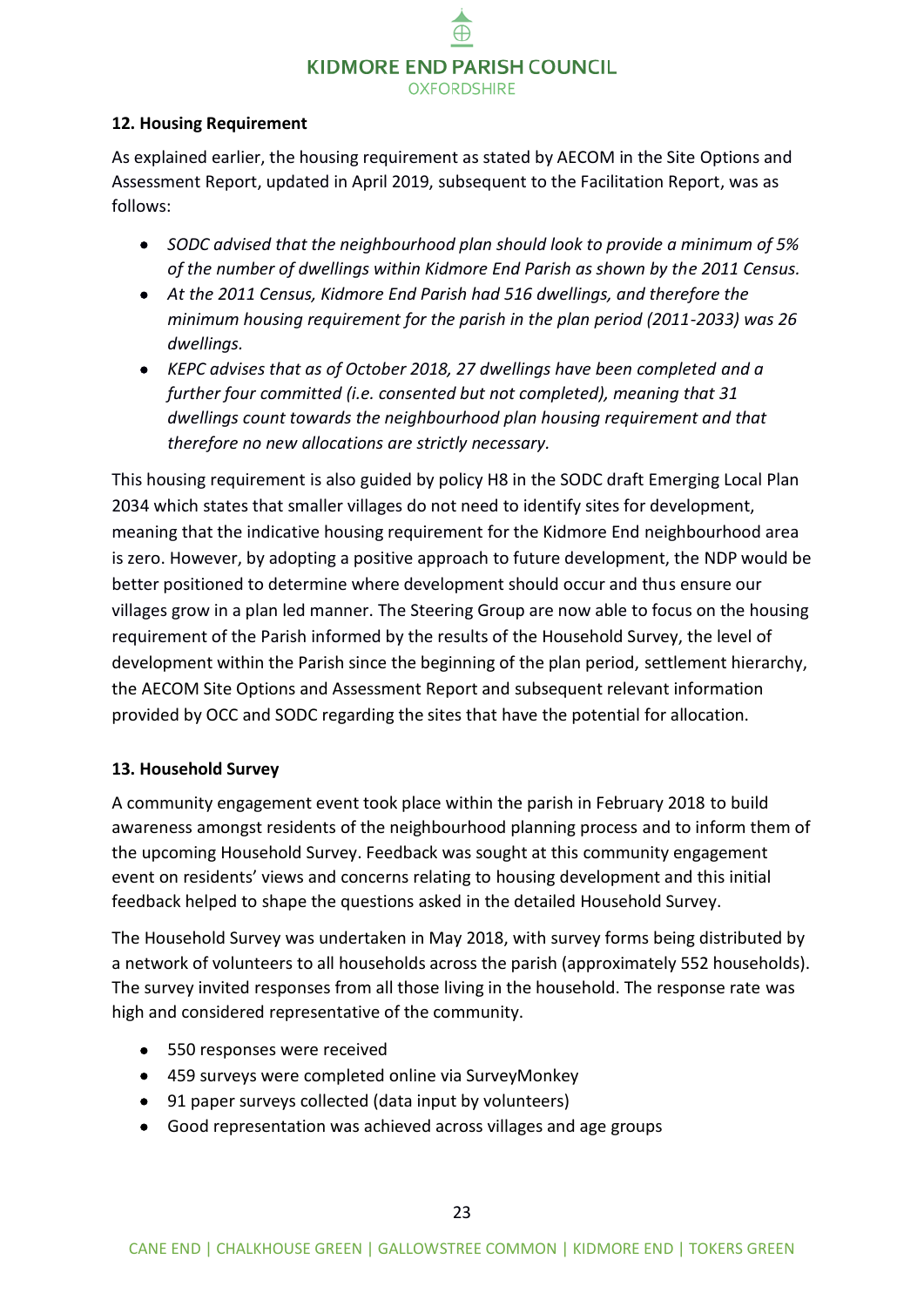#### KIDMORE END PARISH COUNCIL

**OXFORDSHIRE** 

#### <span id="page-23-0"></span>**13.1 Summary of findings from the Household Survey**

- Reponses demonstrated general consistency across villages and age groups
- Residents who are considering moving house in the next 5 years expressed the greatest need for 3 bedroom homes, with a slightly greater need for bungalows than houses
- Overall, the key themes are consistent with the feedback provided at the initial community engagement event in February 2018.
- 317 comments were provided relating to what people love and cherish about the parish. The key themes were:
	- o Rural feel
	- o Unspoiled, beautiful countryside
	- o Quiet, peaceful, tranquil
	- o Safe, small, friendly community
	- o Attractive villages
	- o Nature and wildlife
	- o Quiet lanes for walking, cycling, horse riding
	- o No street lights
	- o Easy access to Reading and Henley but detached from the towns
- 282 comments were provided relating to what people would like to see covered in the NDP in addition to housing. Topics raised included:
	- o Consideration for parish infrastructure such as roads and drainage
	- o Road safety, traffic calming, road maintenance
	- o Concern for local amenities, including consideration for how the local schools, health centre, dentist, shops, etc can accommodate further development (both in the parish and in the surrounding areas)
	- o Protection of the environment
	- o Appetite for limited development in keeping with village character
	- o Respect for village and parish boundaries
	- o Public transport
	- o Safe walking routes and pavements
	- o Community centre / meeting place / shop

In summary, residents feel strongly about protecting the rural feel of our parish. This was expressed in the comments provided in the survey in both general and specific terms with residents indicating their desire to protect the beautiful countryside surrounding our villages and their concern to ensure village and parish boundaries are protected. The impact of new developments on local roads and also on existing infrastructure and amenities (particularly those in Sonning Common which is outside the KENP area) were also expressed as key concerns.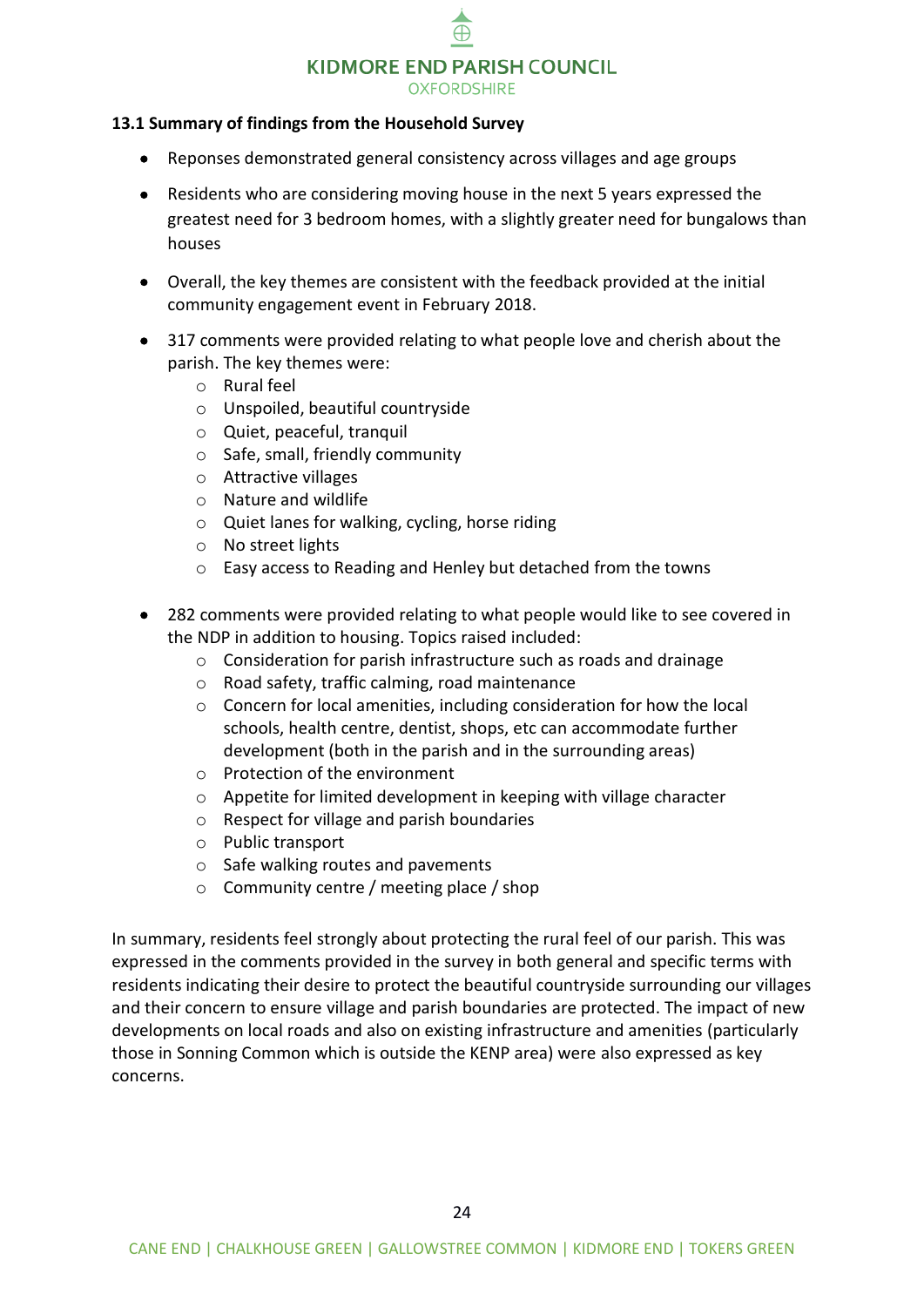

In terms of housing needs, the survey elicited the following responses:

| <b>ANSWER CHOICES</b>      | <b>RESPONSES</b> |     |
|----------------------------|------------------|-----|
| Strongly agree             | 31.98%           | 166 |
| Agree                      | 28.90%           | 150 |
| Neither agree nor disagree | 18.11%           | 94  |
| Disagree                   | 13.49%           | 70  |
| Strongly disagree          | 7.51%            | 39  |
| <b>TOTAL</b>               |                  | 519 |

*There is a need in our villages for smaller and less expensive houses?*

*What level of growth do you think would be suitable in Kidmore End village between now and 2033?*

| <b>ANSWER CHOICES</b>  | <b>RESPONSES</b> |     |
|------------------------|------------------|-----|
| 0 - 5 dwellings        | 31.31%           | 160 |
| 6 - 10 dwellings       | 29.35%           | 150 |
| 11 - 15 dwellings      | 22.31%           | 114 |
| 16 - 20 dwellings      | 12.33%           | 63  |
| 20+ dwellings          | 6.07%            | 31  |
| Total Respondents: 511 |                  |     |

#### *Is there a need for more houses in other villages?*

| <b>ANSWER CHOICES</b>       | <b>RESPONSES</b> |     |
|-----------------------------|------------------|-----|
| Yes                         | 41.98%           | 212 |
| No                          | 54.85%           | 277 |
| If yes, how many and where: | 34.85%           | 176 |
| Total Respondents: 505      |                  |     |

#### *What is your preference for the number of dwellings that should be built on each site?*

| <b>ANSWER CHOICES</b>             | <b>RESPONSES</b> |     |
|-----------------------------------|------------------|-----|
| Sites with 1 - 4 new dwellings    | 72.23%           | 359 |
| Sites with 5 - 10 new dwellings   | 18.91%           | 94  |
| Sites with more than 11 dwellings | 0.80%            |     |
| No strong views                   | 9.26%            | 46  |
| Total Respondents: 497            |                  |     |

#### *What types of new homes would you like to see built?*

| <b>ANSWER CHOICES</b>  | <b>RESPONSES</b> |     |
|------------------------|------------------|-----|
| Terraced               | 26.95%           | 131 |
| Semi-detached          | 65.23%           | 317 |
| Detached               | 54.12%           | 263 |
| House                  | 39.30%           | 191 |
| Bungalow               | 37.04%           | 180 |
| Flats                  | 7.82%            | 38  |
| Total Respondents: 486 |                  |     |

CANE END | CHALKHOUSE GREEN | GALLOWSTREE COMMON | KIDMORE END | TOKERS GREEN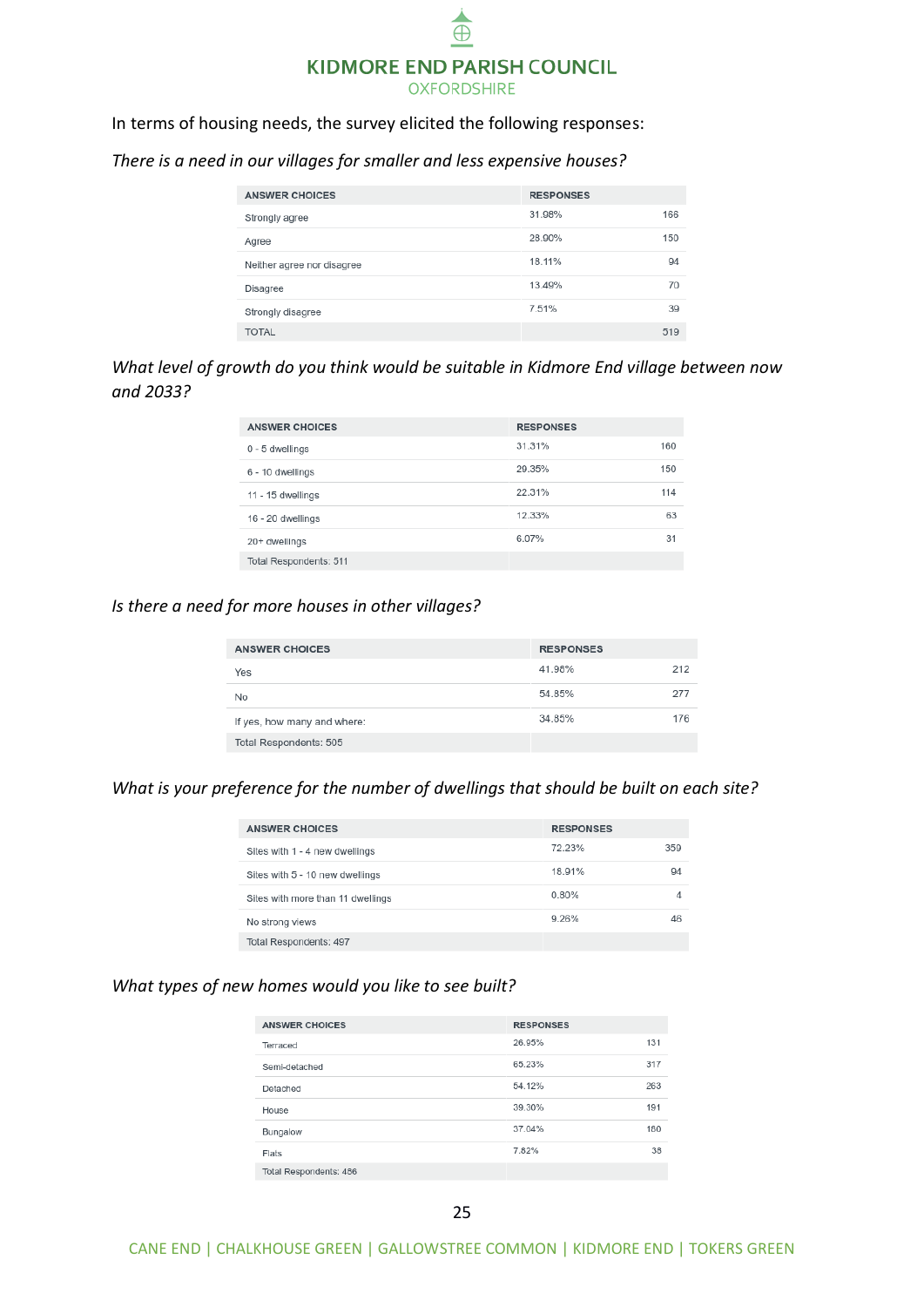*How important are the different aspects of planning and design for new houses built in the Kidmore End Parish?*

|                                  | <b>VERY</b><br><b>IMPORTANT</b> | <b>QUITE</b><br><b>IMPORTANT</b> | <b>NOT</b><br><b>IMPORTANT</b> | <b>TOTAL</b> |
|----------------------------------|---------------------------------|----------------------------------|--------------------------------|--------------|
| In keeping with village / parish | 81.45%                          | 16.60%                           | 1.95%                          | 512          |
| character                        | 417                             | 85                               | 10                             |              |
| Good quality of design and       | 83.33%                          | 16.27%                           | 0.39%                          | 510          |
| materials                        | 425                             | 83                               | 2                              |              |
| Low impact on near               | 79.41%                          | 18.82%                           | 1.76%                          | 510          |
| neighbours                       | 405                             | 96                               | 9                              |              |
| Good road safety and access      | 87.43%<br>445                   | 11.79%<br>60                     | 0.79%<br>4                     | 509          |
| Off-street parking               | 82.64%<br>419                   | 15.58%<br>79                     | 1.78%<br>9                     | 507          |

The responses from the survey showed that there is a perceived need for smaller and less expensive houses in the parish. The majority of respondents felt there was scope for housing development within Kidmore End village, and approximately half of respondents thought there was also a need for more houses in the other villages. The strong preference was to limit development to between 1 and 4 dwellings per site. Residents expressed a preference for semi-detached or detached houses or bungalows and the majority of respondents felt that it was very important to consider housing design, build quality, impact on neighbours, road safety, access and off-street parking as part of the planning process.

Feedback via the survey was sought at a time when requirements from SODC were to achieve growth targets of  $5 - 10$ %. However, this requirement of the Parish has now been removed. Over a number of years, many of the bungalows and smaller houses in the villages have been extended resulting in a considerable change in housing stock across the parish. Furthermore, the cost of housing in the area has increased considerably resulting in a significant reduction in home affordability. Year on year housing growth has taken place organically in Gallowstree Common, Cane End and Tokers Green since 2011 whilst one additional dwelling has been built in Kidmore End (see Table 1 and Figure 1).

Taking all of these factors into account, and in line with the outputs of the Household Survey, the KENP Steering Group recommends that a small development within Kidmore End Village of 3-4 dwellings would be most appropriate for allocation in the Neighbourhood Plan.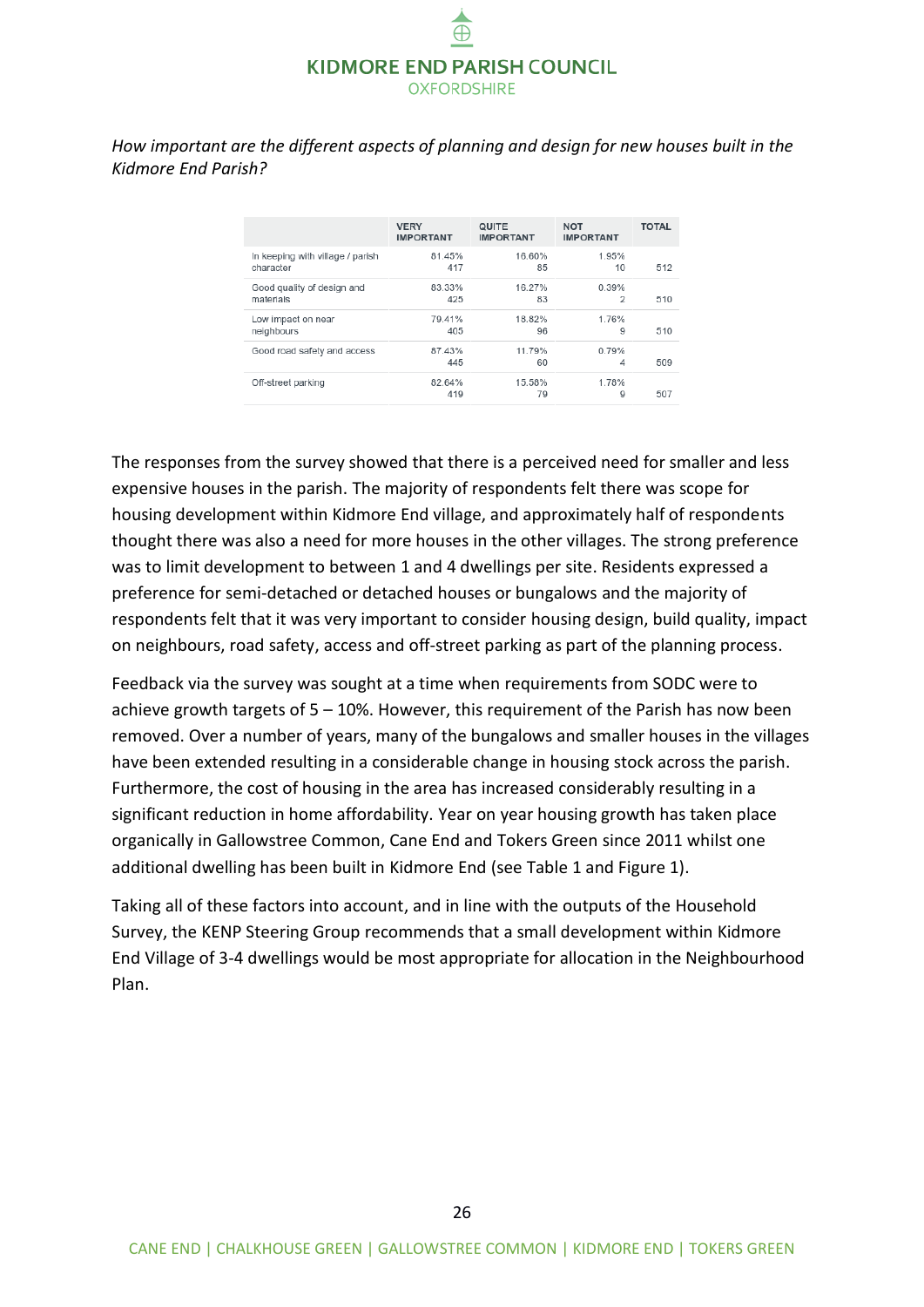#### <span id="page-26-0"></span>**14. Site Assessment - 2019**

#### <span id="page-26-1"></span>**14.1 AECOM Detailed Site Assessment - 2019**

The following provides extracts from AECOM's detailed sites assessment. All site references are the same as map references.

*5.1 Following the desktop assessment, twelve sites were subject to detailed assessment of their suitability for development through the pro-formas that appear in Appendix 1.* 

*5.2 The conclusion of the pro-forma assessment is that four of the twelve sites are, to varying extents, suitable for allocation, and between them offer a capacity for 207 homes (195 of which would lie within a single site on the edge of Reading and the remaining twelve of which are at three sites within or adjoining Kidmore End Village).* 

*5.3 Of the twelve sites, eight (69, 71, 80, 1269, CFS1, CFS3, CFS9 and CFS10) were given red ratings, three (1056, CFS 4 and CFS6) were given amber ratings and one (CFS8) was given a green rating. The findings of the detailed assessments are summarised in Table 2 below.*

After the AECOM assessment:

- CFS 6 was sold and the previous owners were unclear of how the new owners might want to proceed. The selling agent was notified of the NDP details to pass onto the new owners but they have not responded. The site had already been assessed and therefore is still shown within the report.
- CFS 4 has been sold and the new owners are currently not interested in the land being used for housing development.
- Further insight on the sites was requested from Highways and SODC regarding environmental, historical and other issues that could affect sites being suitable for development.

#### <span id="page-26-2"></span>**14.2 Current site position**

Site 1056 which has an amber rating is not suitable as it is not in accordance with the vision and objectives of the neighbourhood plan. The NDP wants to focus development in and around Kidmore End, which the Settlement Assessment Background Paper 2018 classifies as the only smaller village in the neighbourhood plan area. The site, as well as not being in a suitable location, is substantially larger than required and would impact the open countryside which the Household Survey identified as being important to the community. Therefore, this site was rejected for further consideration in the neighbourhood plan. This site was also put forward as a strategic site for inclusion within the emerging SOLP 2034. The site was subsequently rejected by SODC for a number of reasons including that it was not in accordance with the spatial strategy.

Sites CFS 4 and 6 are not available.

Site CFS 8 has a green rating and is available for development.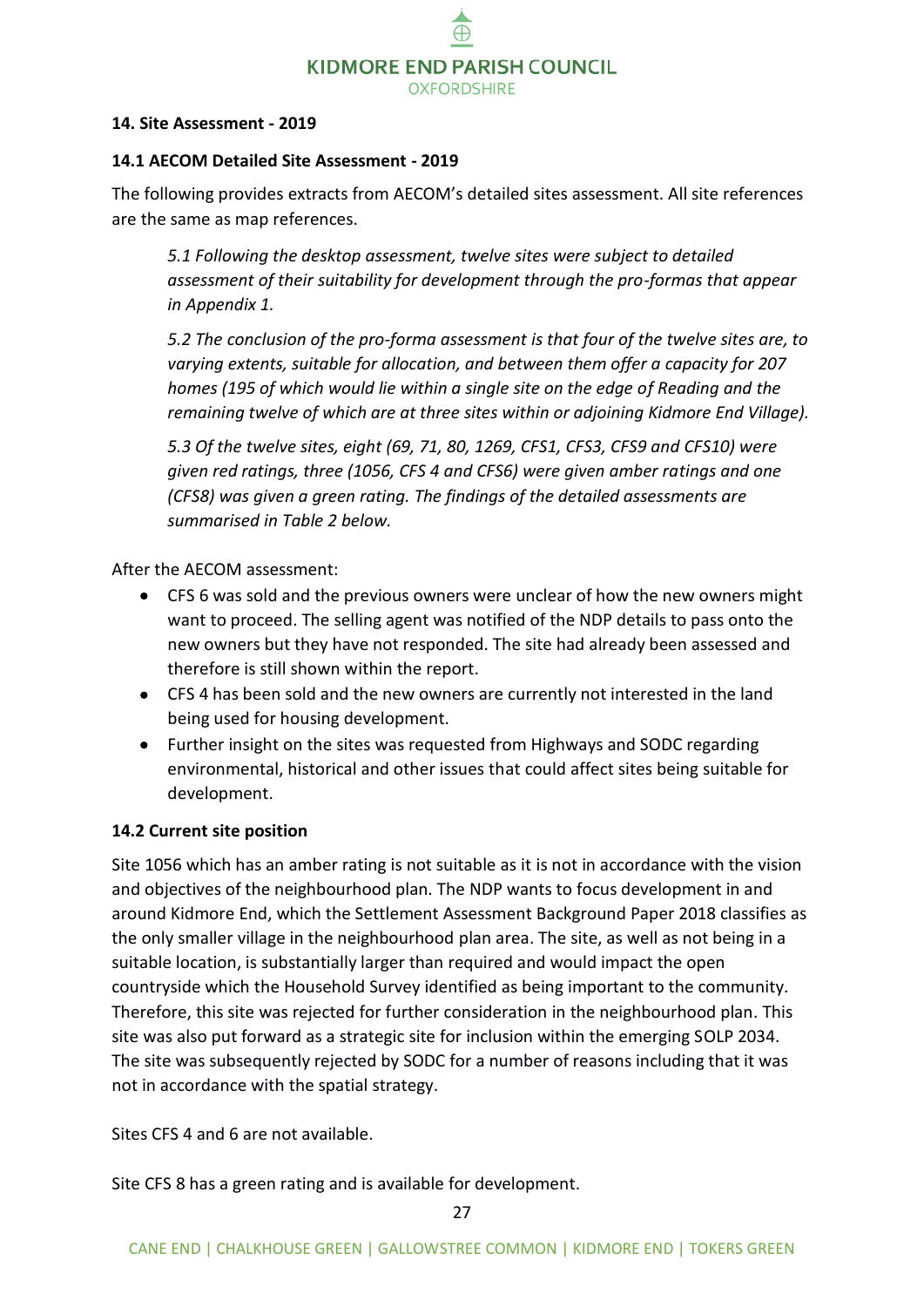

Site CFS 10 has a red rating. It is in Kidmore End Village and as only one other site is available in Kidmore End (CFS8) further input was sought from Highways Oxfordshire County Council and South Oxfordshire District Council.

#### <span id="page-27-0"></span>**14.3 Advice from Highways – Oxfordshire County Council**

**CFS 8** – Provision of five dwellings – Recommendation Holding Objection, further information would be required: Please see the comments below;

- *No details supplied with regards to vehicular access, however, frontage will require improvements so as to provided access arrangement to standards*
- *A speed survey will be required so as to ascertain the appropriate level of visibility splay required Gradient issues*
- *No foot way opportunities within vicinity, not lit, proposal is considered unsustainable in terms of transport*
- *Improvements to existing passing opportunities required, passing opportunity within the vicinity of site to be provided*
- *Turning area will need to be provided and vehicular tracking*

A Holding Objection is where there is no fundamental outright objection and where, if improvements were demonstrated to address the issues raised, this would likely remove the recommendation for a Holding Objection. If the houses fronted the road individually, all the accesses are required to meet visibility splay standards, however if a single point of access were provided this is likely to meet the visibility, in addition widening along the boundary could be created which would be considered a benefit from a Highway Safety aspect.

**CFS 10** – Provision of four dwellings – Recommendation for Refusal: Please see the comments below

- *No access details provided – assumed access taken from 'Cooper Pightle'*
- *Visibility splay at junction of 'Cooper Pightle' with 'Chalkhouse Green Road' substandard, any increase in vehicle movements is likely to increase the risk to Highway Safety – 2.4m x 17.5m to right hand side, 2.4m x 1.0m to left hand side*
- Narrow access into site likely resulting in pinch point access will require *forward visibility and widening after this feature*
- *Visibility splays to be provided to adjacent footpath in accordance with standards*
- *Visibility to the adjacent Cemetery is unlikely to meet standards*
- *Turning opportunity for servicing and delivery vehicles will be required to be demonstrated*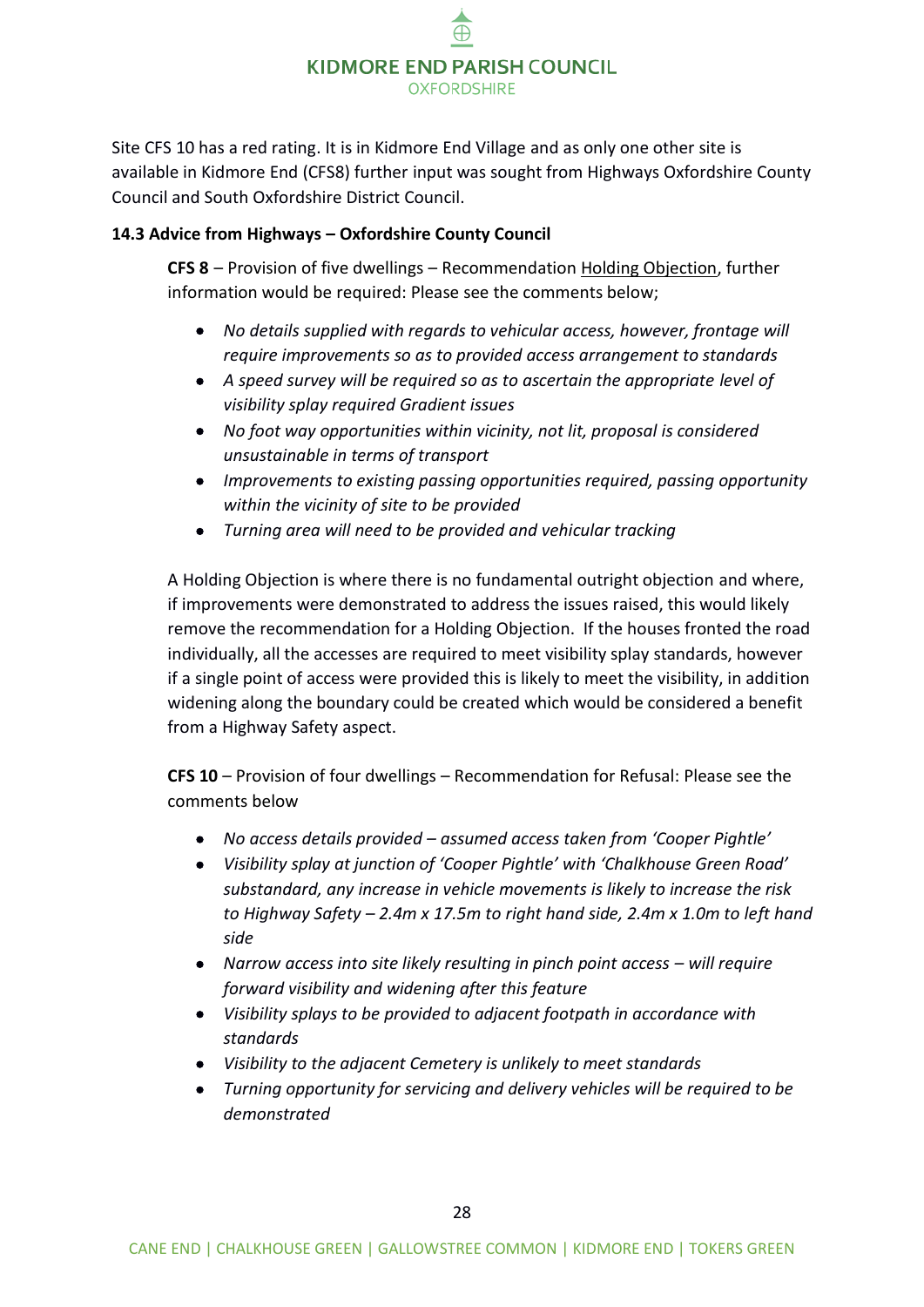#### <span id="page-28-0"></span>**14.4 Advice from Tree Officer SODC**

**CFS 8** – Land at Curtis Farm, Kidmore End Village

**•** *It doesn't appear that trees would be a constraint to the development of this site. From a desktop assessment this is the most suitable site for inclusion in the NDP from an arboricultural perspective.*

#### **CFS 10** – Land off Coopers Pightle, Kidmore End Village

**•** *This site is very constrained by the tree-scape, it could only really accommodate a modest development. Potentially 3 or 4 medium sized detached dwellings, or possibly 5 smaller semi-detached at a push. Given the nature of the site it's hard to make a detailed assessment and as such we caution that it might not even be able to accommodate as much.* 

#### <span id="page-28-1"></span>**14.5 Advice from Countryside Officer and Conservation Officer**

**CFS 8** – Curtis Farm

**•** *There are no known constraints on this site which is a rotation grassland on a former arable field. The site does not appear to have any significant ecological constraints that would affect its allocation.*

#### **CFS 10** – Coopers Pightle

- **•** *I visited this site on 10th December with the Forestry officer and had visited I in the past following a call from local residents regarding the ecological interest on the site. The areas to the south, east and west subject to the TOP are either wooded or covered in developing scrub. The woodland on the western side is similar in composition to the adjacent ancient woodland at Long Copse and may be in fact be an extension of this woodland. Areas of grassland are present in the central part of the site in between patches of developing scrub. These areas of grassland had a high species diversity and are likely to qualify as a priority habitat under s.41 of the Natural Environment and Rural Communities Act. Planning policies, specifically Policy CSB1 of the South Oxfordshire Core Strategy provide protection for areas of priority habitat and we would not support a housing allocation on the land supporting the priority habitat grasslands.*
- **•** *In addition to the habitats, the area provides suitable conditions for the Common Dormouse which is a species protected under both British and European Legislation. Loss of the scrub habitats used by this species are unlikely to be acceptable if it compromises the species ability to survive on the site.*

#### <span id="page-28-2"></span>**14.6 South Oxfordshire Housing and Economic Land Availability Assessment (SHELAA) - Jan 2019**

This site assessment does not include any new sites from the previous SHELAA. The report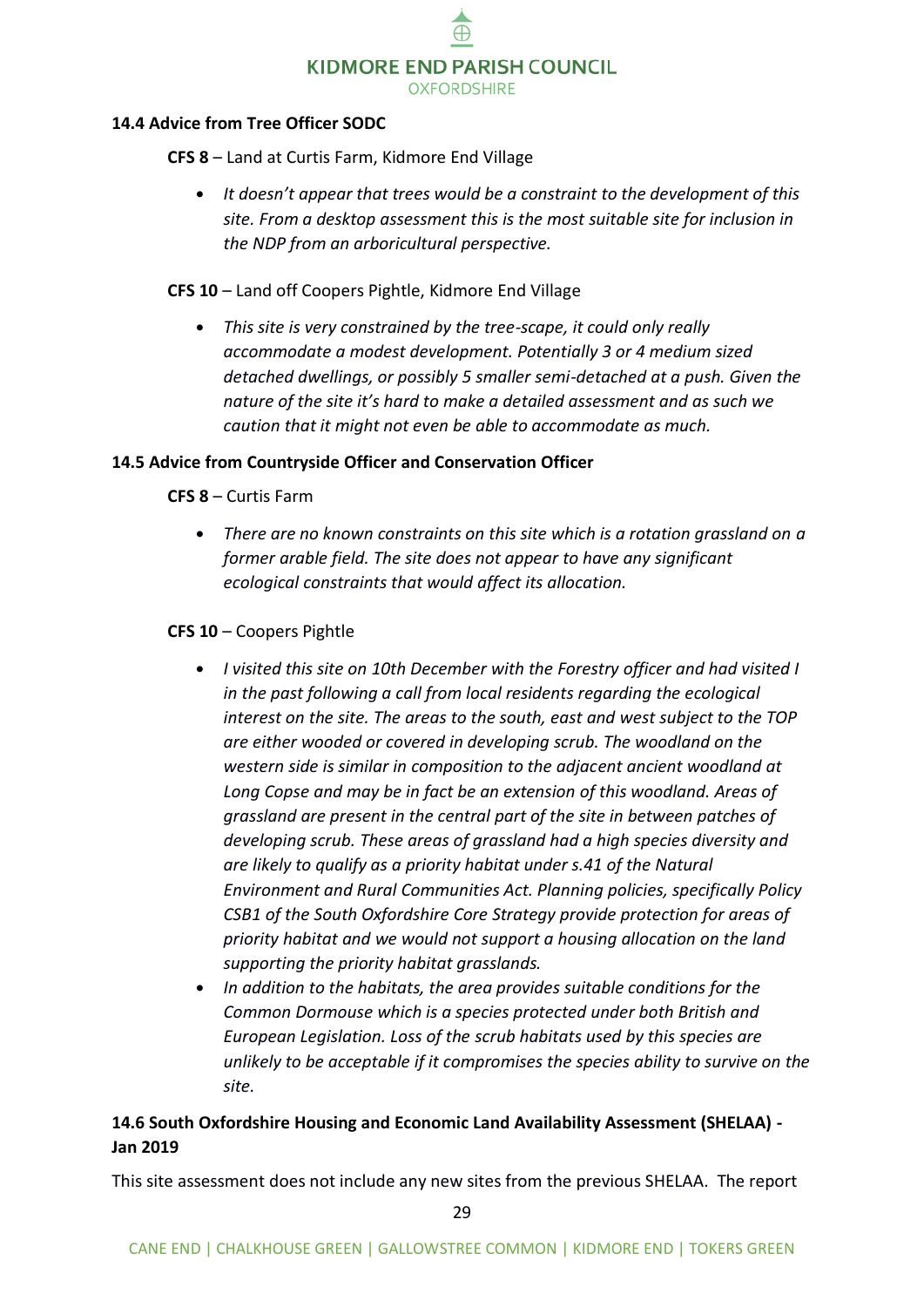does discuss land density assumptions, to assess whether sites are capable of delivering 5 or more homes. The density assumptions are based on the Emerging Local Plan 2034 figures set out in Policy START 5. For smaller villages Policy STRAT5 identifies a minimum net density of 40 dwellings per hectare, (dwellings per hectare) for smaller villages 40, although as the village is within the AONB this would need further assessment.

#### <span id="page-29-0"></span>**15. Site Selection**

#### <span id="page-29-1"></span>**15.1 Local/Site Specific Considerations**

As outlined in 13.1 Summary of findings from the Household Survey, the Steering Group are looking at delivering one small development of 3-4 dwellings. These houses/bungalows would fit into the surrounding area and house type. They should be smaller and more affordable than some of the houses that have been extended in the village, to reflect the needs expressed by parish residents. The development of housing in the Parish since 2011 has been significantly lower in the village of Kidmore End compared to the other villages, including villages in the AONB, indicating that housing in Kidmore End village could be desirable.

CFS 8 was identified within the AECOM report as a "green site". Following the AECOM report further site-specific information regarding the sites was requested from highways and specialist officers from the district council, and the feedback from them has been positive relating to CFS 8. To date, no issues have been raised that would affect the allocation of a small residential development on CFS 8 in the Kidmore End Neighbourhood Plan.

The Steering Group recognises that there may be local anxiety about a site that is on the edge of a larger field within the AONB and also near to the edge of the village. However, the site under consideration is limited in its scope due to its size and location within the AONB and the objective is for only 3-4 houses to be delivered during the plan period. The allocation of any site within the NDP will include a set of criteria which the development will be expected to respect.

If the site becomes unavailable the Steering Group will need to reassess and decide whether a site in another location would be suitable for allocation or not.

The AECOM Site Options and Assessment Report and the conclusions from this paper will be used to inform the housing allocation policy in the plan.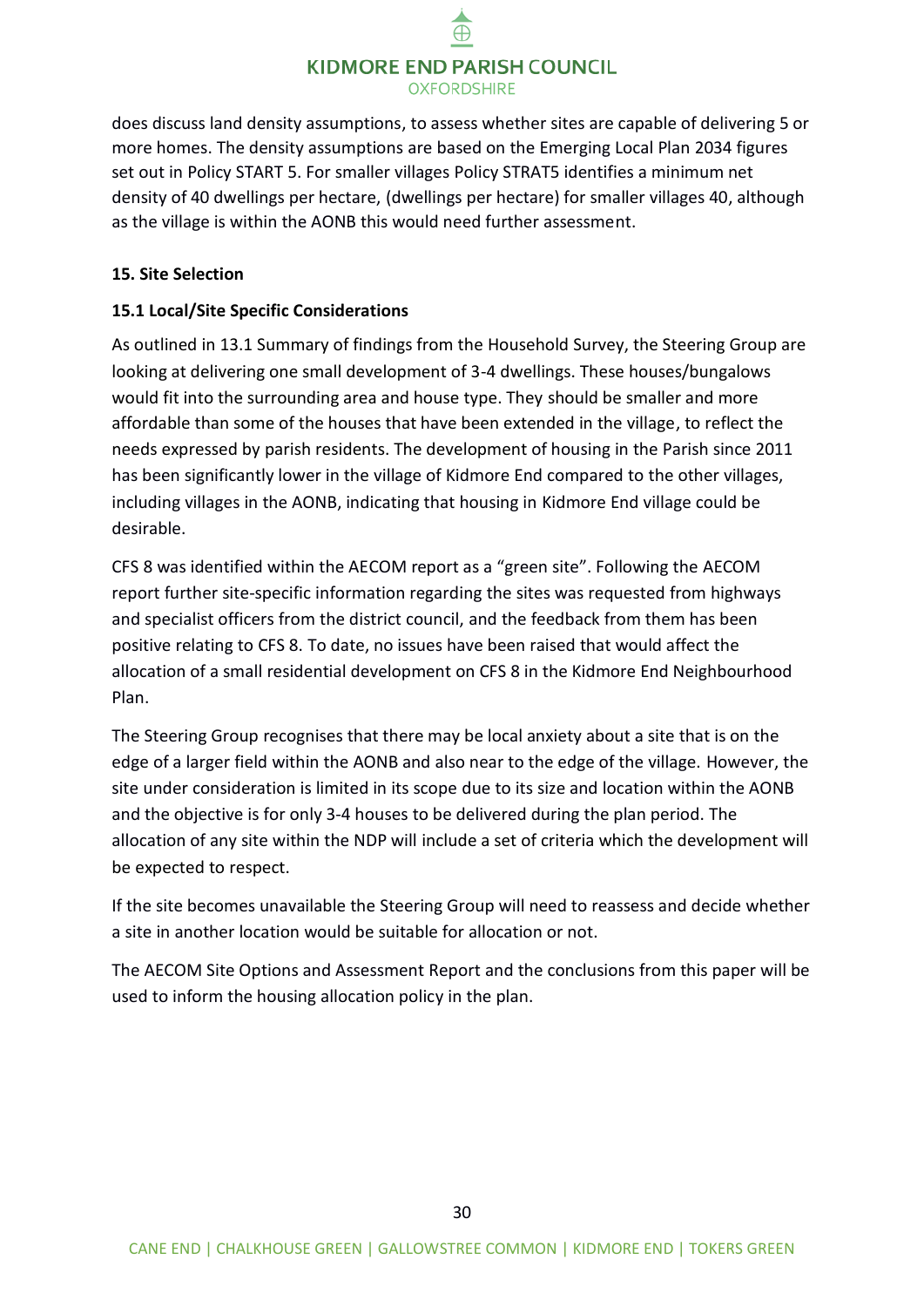#### <span id="page-30-0"></span>**15.2 Conclusions**

The allocation of a small site for 3-4 dwellings at Kidmore End village would help strengthen the NDP and demonstrate a positive approach to sustainable development in the NDP area as required by national and local policy. It would make a small contribution to the continued sustainability of the village and deliver a small contribution by the Parish's Neighbourhood Plan Area to SODC's overall housing needs. In doing so it would help towards achieving a plan led approach to development as required by national policy and provide better protection from speculative unplanned development in the neighbourhood plan area.

The only site within the NDP area of Kidmore End which, following the above assessment process, is suitable, available and deliverable for allocation in the neighbourhood plan is CFS 8. This site would be able to accommodate a small development of 3-4 dwellings. The allocation is in line with SODC development plan policies, the outputs of the Household Survey and also the AECOM evidence and further assessments that have been undertaken during the call for sites process.